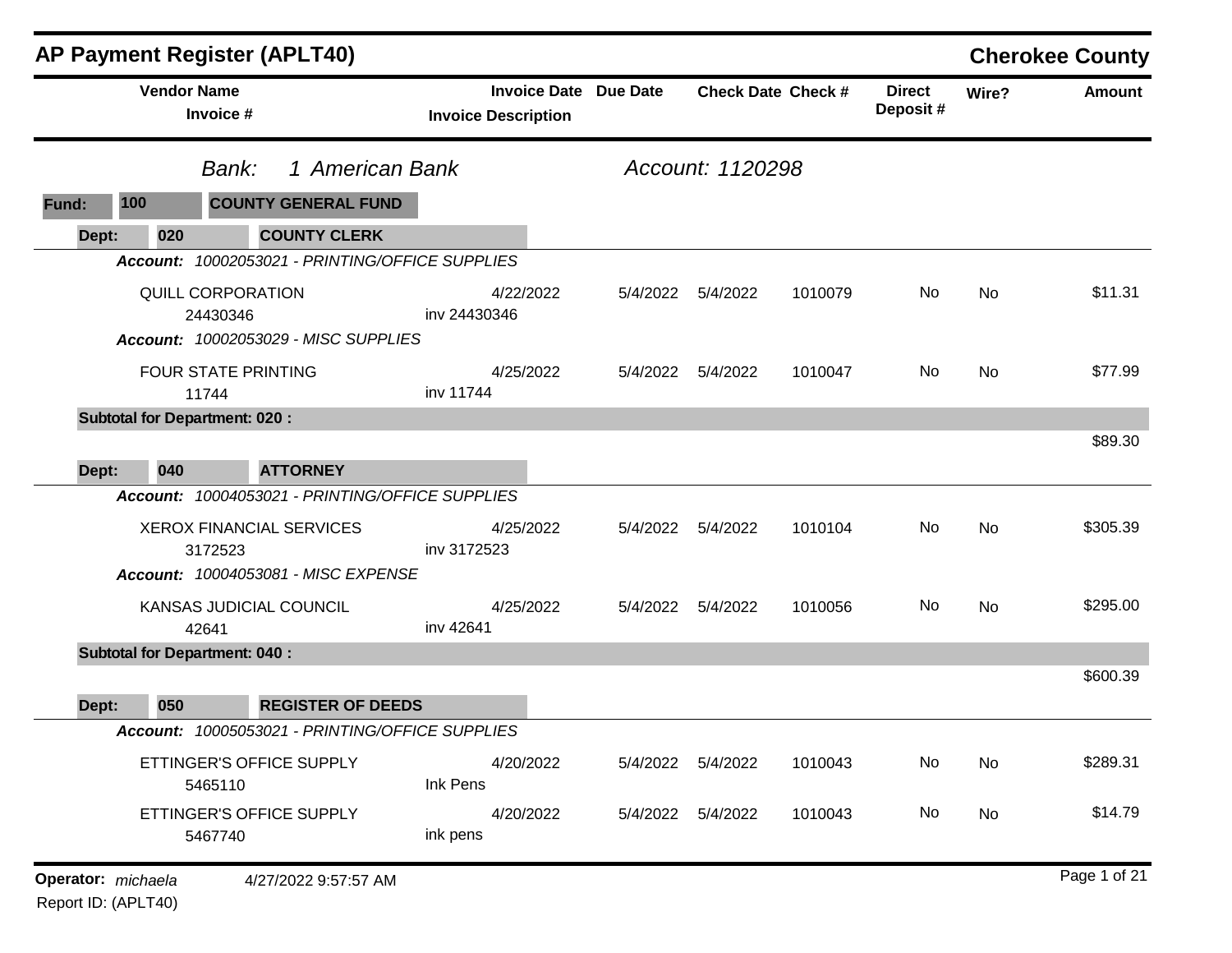| <b>AP Payment Register (APLT40)</b>                  |                                                            |          |                     |                           |                           |           | <b>Cherokee County</b> |
|------------------------------------------------------|------------------------------------------------------------|----------|---------------------|---------------------------|---------------------------|-----------|------------------------|
| <b>Vendor Name</b><br>Invoice #                      | <b>Invoice Date Due Date</b><br><b>Invoice Description</b> |          |                     | <b>Check Date Check #</b> | <b>Direct</b><br>Deposit# | Wire?     | <b>Amount</b>          |
| <b>Subtotal for Department: 050:</b>                 |                                                            |          |                     |                           |                           |           | \$304.10               |
| 060<br><b>SHERIFF &amp; JAIL</b><br>Dept:            |                                                            |          |                     |                           |                           |           |                        |
| Account: 10006053022 - EMPLOYEE UNIFORMS/ACCESSORIES |                                                            |          |                     |                           |                           |           |                        |
| SOUTHERN UNIFORM & EQUIPMENT<br>303                  | 4/19/2022<br>ACCT 303                                      | 5/4/2022 | 5/4/2022            | 1010088                   | No.                       | No        | \$4,327.89             |
| <b>FOUR STATE PRINTING</b><br>11808                  | 4/19/2022<br><b>INV 11808</b>                              |          | 5/4/2022  5/4/2022  | 1010047                   | No                        | No        | \$254.97               |
| Account: 10006053025 - PARTS/VEHICLE REPAIRS         |                                                            |          |                     |                           |                           |           |                        |
| NATALINIS AUTOMOTIVE<br>802687                       | 4/19/2022<br><b>INV 802687</b>                             |          | 5/4/2022  5/4/2022  | 1010069                   | No.                       | No        | \$10.65                |
| <b>MIDWEST WHEEL</b><br>277041400                    | 4/19/2022<br>INV 277041400                                 |          | 5/4/2022   5/4/2022 | 1010067                   | No                        | No        | \$15.24                |
| NATALINIS AUTOMOTIVE<br>802775                       | 4/19/2022<br><b>INV 802775</b>                             | 5/4/2022 | 5/4/2022            | 1010069                   | No.                       | <b>No</b> | \$10.65                |
| NATALINIS AUTOMOTIVE<br>803208                       | 4/19/2022<br><b>INV 803208</b>                             |          | 5/4/2022  5/4/2022  | 1010069                   | No.                       | No        | \$86.58                |
| Account: 10006053040 - JANITORIAL SUPPLIES           |                                                            |          |                     |                           |                           |           |                        |
| <b>HENRY KRAFT INC</b><br>420377                     | 4/19/2022<br><b>INV 420377</b>                             | 5/4/2022 | 5/4/2022            | 1010051                   | No.                       | <b>No</b> | \$835.07               |
| <b>HENRY KRAFT INC</b><br>4203771                    | 4/19/2022<br><b>INV 4203771</b>                            |          | 5/4/2022  5/4/2022  | 1010051                   | No.                       | No        | \$215.44               |
| <b>HENRY KRAFT INC</b><br>420402                     | 4/19/2022<br><b>INV 420402</b>                             |          | 5/4/2022  5/4/2022  | 1010051                   | No                        | No        | \$107.66               |
| Account: 10006053072 - GAS, ELECTRIC, WATER          |                                                            |          |                     |                           |                           |           |                        |
| KANSAS GAS SERVICE<br>167491136                      | 4/19/2022<br>ACCT 167491136                                |          | 5/4/2022   5/4/2022 | 1010055                   | No.                       | No        | \$1,229.24             |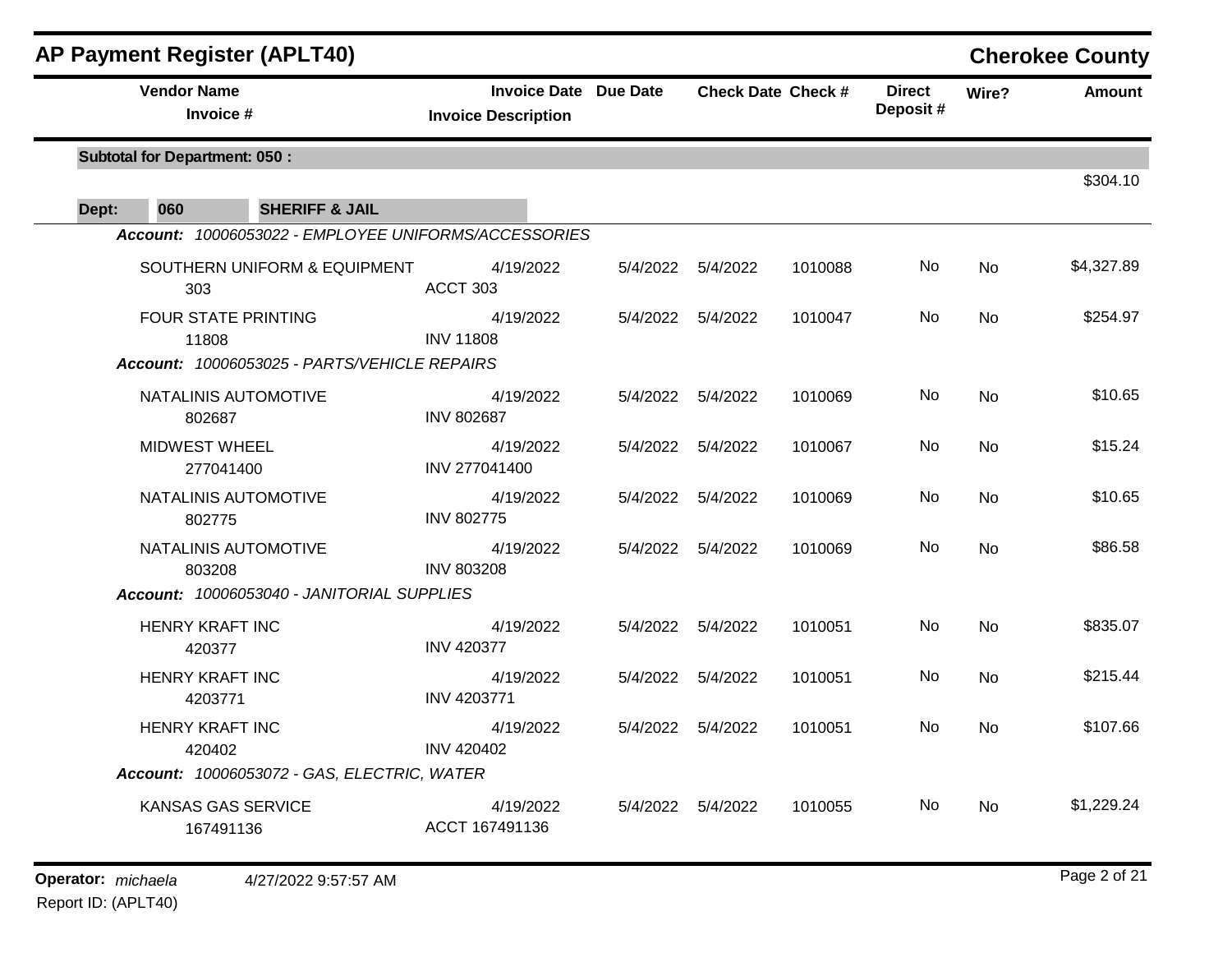| <b>AP Payment Register (APLT40)</b>                                              |                                                            |                     |                           |                           |           | <b>Cherokee County</b> |
|----------------------------------------------------------------------------------|------------------------------------------------------------|---------------------|---------------------------|---------------------------|-----------|------------------------|
| <b>Vendor Name</b><br>Invoice #                                                  | <b>Invoice Date Due Date</b><br><b>Invoice Description</b> |                     | <b>Check Date Check #</b> | <b>Direct</b><br>Deposit# | Wire?     | <b>Amount</b>          |
| Account: 10006053074 - TELEPHONE BILLS                                           |                                                            |                     |                           |                           |           |                        |
| AT&T 5075<br>0574120295001SHF                                                    | 4/19/2022<br>ACCT 0574120295001                            | 5/4/2022  5/4/2022  | 1010022                   | No.                       | No        | \$45.25                |
| <b>CENTURYLINK</b><br>314237715SHF                                               | 4/19/2022<br>ACCT 314237715                                | 5/4/2022  5/4/2022  | 1010029                   | No                        | <b>No</b> | \$28.27                |
| Account: 10006053076 - PROFESSIONAL SERVICES                                     |                                                            |                     |                           |                           |           |                        |
| SECRETARY OF STATE<br>05422                                                      | 4/19/2022<br>NOTARY COMMISSION                             | 5/4/2022  5/4/2022  | 1010084                   | No                        | <b>No</b> | \$25.00                |
| SECRETARY OF STATE<br>05042022                                                   | 4/19/2022<br>NOTARY COMMISSION                             | 5/4/2022  5/4/2022  | 1010084                   | No.                       | <b>No</b> | \$25.00                |
| <b>SECRETARY OF STATE</b><br>050422                                              | 4/19/2022<br>NOTARY COMMISSION                             | 5/4/2022  5/4/2022  | 1010084                   | No.                       | No        | \$25.00                |
| TEEL INSURANCE AGENCY INC<br>394                                                 | 4/19/2022<br><b>INV 394</b>                                | 5/4/2022  5/4/2022  | 1010093                   | No                        | No        | \$50.00                |
| TEEL INSURANCE AGENCY INC<br>393                                                 | 4/19/2022<br><b>INV 393</b>                                | 5/4/2022   5/4/2022 | 1010093                   | No                        | No        | \$50.00                |
| SPRING RIVER WELLNESS CENTER<br>10291                                            | 4/19/2022<br>CASE 10291                                    | 5/4/2022  5/4/2022  | 1010089                   | No                        | <b>No</b> | \$200.00               |
| TEEL INSURANCE AGENCY INC<br>392                                                 | 4/19/2022<br><b>INV 392</b>                                | 5/4/2022 5/4/2022   | 1010093                   | No.                       | <b>No</b> | \$50.00                |
| Account: 10006053080 - MAINTENANCE/BLDGS & GROUNDS                               |                                                            |                     |                           |                           |           |                        |
| RJ KOOL COMPANY - KANSAS CITY<br>00938282                                        | 4/19/2022<br>INV 00938282                                  | 5/4/2022 5/4/2022   | 1010082                   | No                        | No.       | \$2,024.79             |
| Account: 10006053083 - EQUIPMENT LEASE/RENTAL                                    |                                                            |                     |                           |                           |           |                        |
| <b>TOSHIBA FINANCIAL SERVICES</b><br>31360289<br>Account: 10006053094 - VEHICLES | 4/19/2022<br>INV 31360289                                  | 5/4/2022  5/4/2022  | 1010095                   | No.                       | No        | \$765.17               |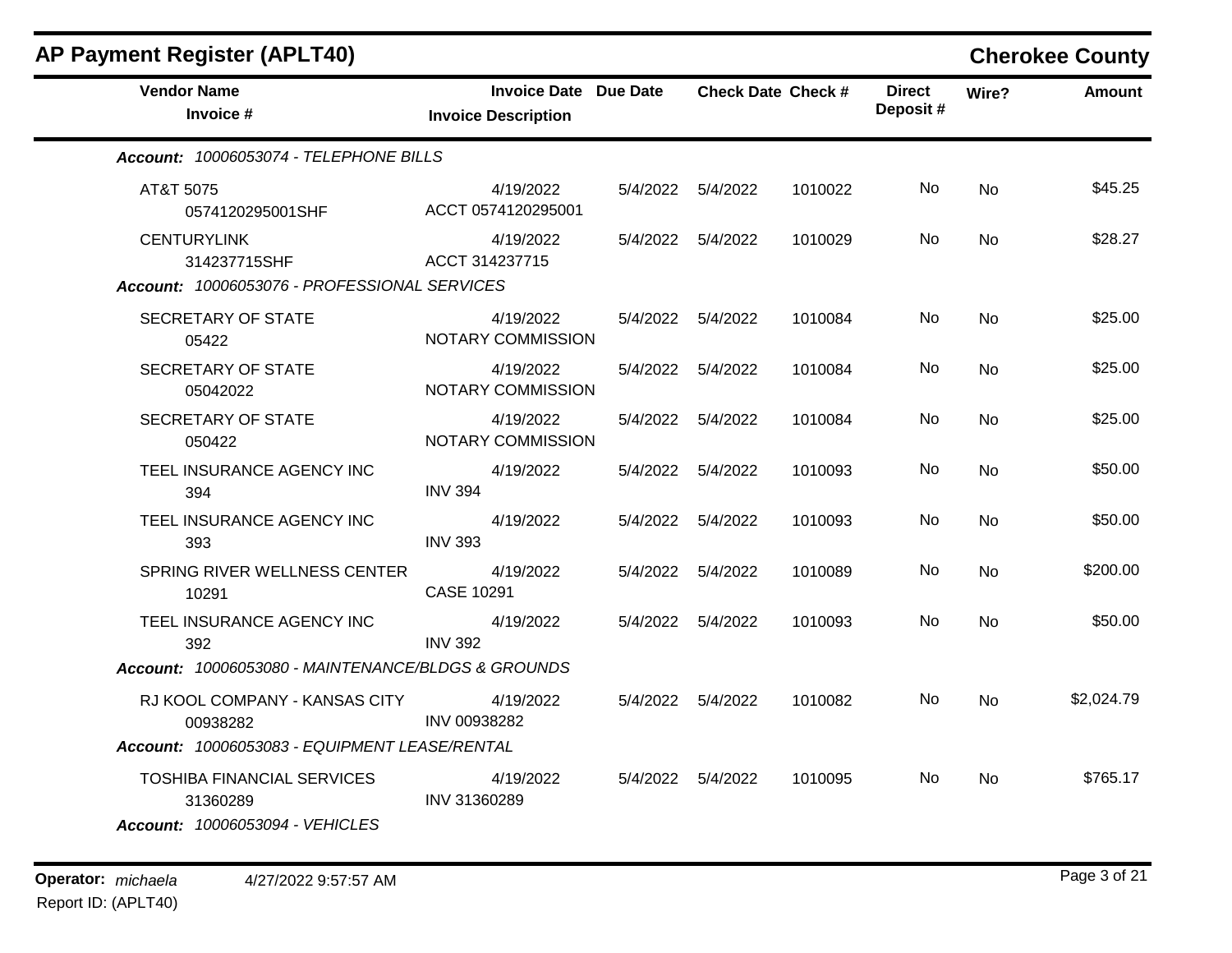| AF FAYIIIEIII NEYISIEI (AFLT4V)                                                |                                                            |          |                           |         |                           |           | <b>CHEFORGE COUTILY</b> |
|--------------------------------------------------------------------------------|------------------------------------------------------------|----------|---------------------------|---------|---------------------------|-----------|-------------------------|
| <b>Vendor Name</b><br>Invoice #                                                | <b>Invoice Date Due Date</b><br><b>Invoice Description</b> |          | <b>Check Date Check #</b> |         | <b>Direct</b><br>Deposit# | Wire?     | <b>Amount</b>           |
| NATALINIS AUTOMOTIVE<br>803486<br>Account: 10006053737 - INMATE PERSONAL ITEMS | 4/20/2022<br>Invoice# 803486                               |          | 5/4/2022  5/4/2022        | 1010070 | No                        | <b>No</b> | \$79.92                 |
| <b>CHARM-TEX INC</b><br>0280439<br>Account: 10006053786 - INMATE MEDICAL       | 4/19/2022<br>INV 0280439                                   |          | 5/4/2022  5/4/2022        | 1010030 | No                        | <b>No</b> | \$197.30                |
| ADVANCED CORRECTIONAL HEALTHCARE,<br>117029                                    | 4/19/2022<br><b>INV 117029</b>                             |          | 5/4/2022  5/4/2022        | 1010019 | No                        | <b>No</b> | \$283.59                |
| <b>Subtotal for Department: 060:</b>                                           |                                                            |          |                           |         |                           |           |                         |
| 070<br><b>DISTRICT COURT</b>                                                   |                                                            |          |                           |         |                           |           | \$10,942.68             |
| Dept:<br>Account: 10007053021 - PRINTING/OFFICE SUPPLIES                       |                                                            |          |                           |         |                           |           |                         |
| ETTINGER'S OFFICE SUPPLY<br>5465630                                            | 4/25/2022<br>inv 5465630                                   |          | 5/4/2022  5/4/2022        | 1010043 | No                        | <b>No</b> | \$27.48                 |
| THE SASSI INSTITUTE<br>0135937in                                               | 4/25/2022<br>inv 0135937in                                 |          | 5/4/2022   5/4/2022       | 1010094 | No                        | No        | \$76.00                 |
| ETTINGER'S OFFICE SUPPLY<br>5468270                                            | 4/25/2022<br>inv 5468270                                   | 5/4/2022 | 5/4/2022                  | 1010043 | No                        | <b>No</b> | \$3,085.53              |
| ETTINGER'S OFFICE SUPPLY<br>5466170                                            | 4/25/2022<br>inv 5466170                                   | 5/4/2022 | 5/4/2022                  | 1010043 | No                        | No        | \$352.79                |
| KANSAS JUDICIAL COUNCIL<br>42335                                               | 4/25/2022<br>inv 42335                                     |          | 5/4/2022  5/4/2022        | 1010056 | No.                       | No        | \$95.00                 |
| Account: 10007053028 - COMPUTER SUPPLIES                                       |                                                            |          |                           |         |                           |           |                         |
| ADVANTAGE COMPUTER ENTERPRISES IN<br>89771                                     | 4/25/2022<br>iny 89771                                     |          | 5/4/2022  5/4/2022        | 1010020 | No                        | <b>No</b> | \$37.50                 |
| ADVANTAGE COMPUTER ENTERPRISES IN<br>89772                                     | 4/25/2022<br>inv 89772                                     | 5/4/2022 | 5/4/2022                  | 1010020 | No.                       | <b>No</b> | \$208.75                |
|                                                                                |                                                            |          |                           |         |                           |           |                         |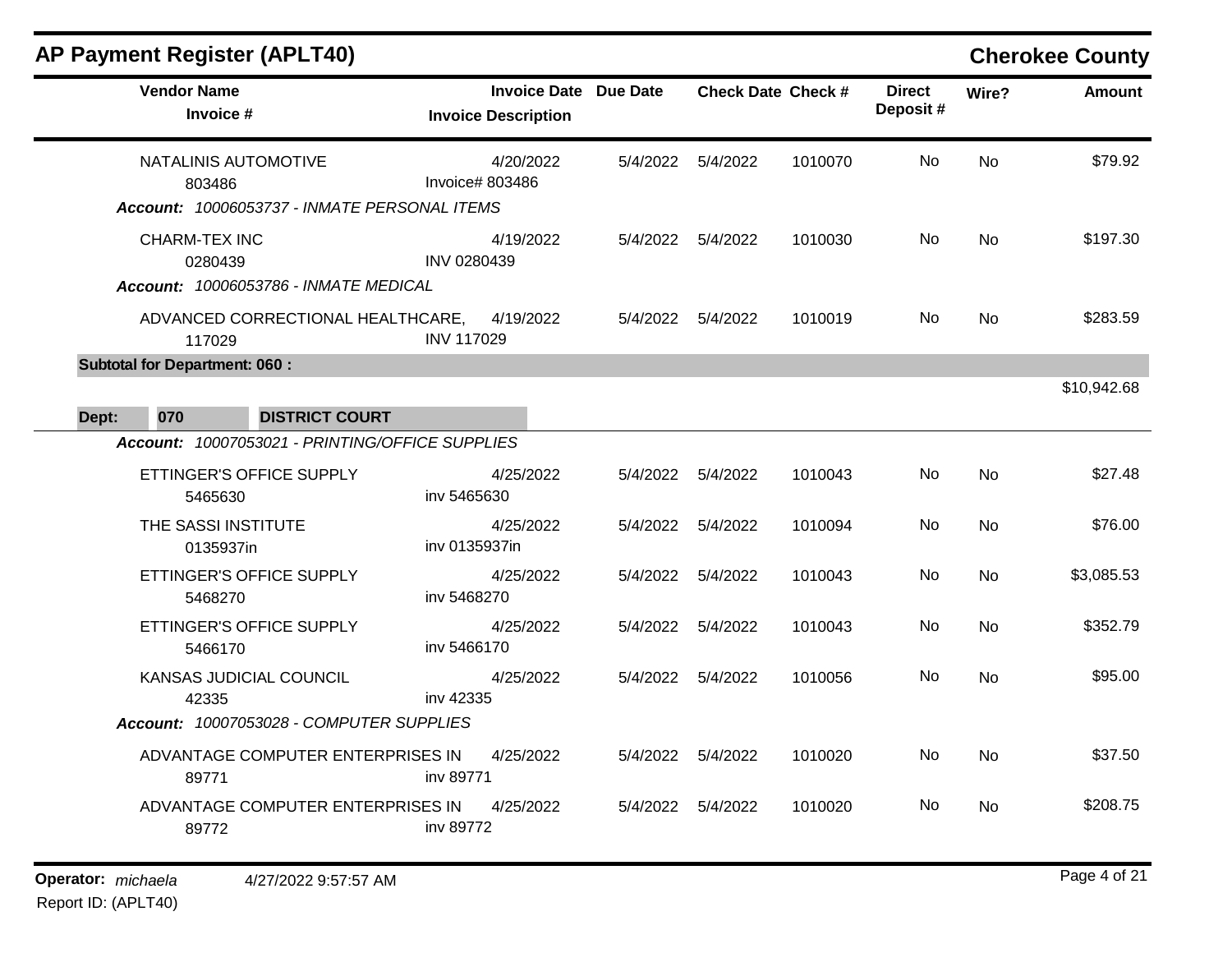|  |  |  | <b>AP Payment Register (APLT40)</b> |
|--|--|--|-------------------------------------|
|--|--|--|-------------------------------------|

## **Cherokee County**

| <b>Vendor Name</b><br>Invoice #            | <b>Invoice Date Due Date</b><br><b>Invoice Description</b> |          |                    | <b>Check Date Check #</b> | <b>Direct</b><br>Deposit# | Wire?     | <b>Amount</b> |
|--------------------------------------------|------------------------------------------------------------|----------|--------------------|---------------------------|---------------------------|-----------|---------------|
| ADVANTAGE COMPUTER ENTERPRISES IN<br>89584 | 4/25/2022<br>inv 89584                                     | 5/4/2022 | 5/4/2022           | 1010020                   | No                        | <b>No</b> | \$37.50       |
| ADVANTAGE COMPUTER ENTERPRISES IN<br>89675 | 4/25/2022<br>inv 89675                                     |          | 5/4/2022  5/4/2022 | 1010020                   | No                        | No        | \$37.50       |
| ADVANTAGE COMPUTER ENTERPRISES IN<br>89676 | 4/25/2022<br>inv 89676                                     |          | 5/4/2022 5/4/2022  | 1010020                   | No                        | No        | \$37.50       |
| Account: 10007053029 - MISC SUPPLIES       |                                                            |          |                    |                           |                           |           |               |
| PREMIER BIOTECH, INC<br>42948              | 4/25/2022<br>inv 42948                                     | 5/4/2022 | 5/4/2022           | 1010076                   | No                        | No        | \$30.00       |
| <b>SHAUNDA ROSS</b><br>5422DC              | 4/25/2022<br>Judge Cake                                    | 5/4/2022 | 5/4/2022           | 1010087                   | No                        | No        | \$120.00      |
| Sandie Green<br>21634663                   | 4/25/2022<br>inv 21634663                                  |          | 5/4/2022  5/4/2022 | 1010083                   | No.                       | <b>No</b> | \$14.79       |
| <b>GABRIELSON, LORI</b><br>507484          | 4/25/2022<br><b>Steels Robing</b>                          | 5/4/2022 | 5/4/2022           | 1010049                   | No                        | <b>No</b> | \$36.25       |
| Account: 10007053073 - TRANSPORTATION      |                                                            |          |                    |                           |                           |           |               |
| <b>TRESA MILLER</b><br>5042022DC           | 4/25/2022<br>Travel                                        |          | 5/4/2022 5/4/2022  | 1010098                   | No.                       | <b>No</b> | \$548.00      |
| <b>MAC YOUNG</b><br>542022DC               | 4/25/2022<br>Travel                                        |          | 5/4/2022  5/4/2022 | 1010062                   | No                        | No        | \$521.92      |
| TAMMIE CARLSON-OAS<br>542022DC             | 4/25/2022<br>Travel                                        | 5/4/2022 | 5/4/2022           | 1010091                   | No                        | <b>No</b> | \$274.40      |
| Account: 10007053074 - TELEPHONE BILLS     |                                                            |          |                    |                           |                           |           |               |
| PARCOM, LLC<br>1499                        | 4/21/2022<br>inv 1499 Service call and Labor               | 5/4/2022 | 5/4/2022           | 1010073                   | No                        | No        | \$140.00      |
|                                            |                                                            |          |                    |                           |                           |           |               |

*Account: 10007053083 - EQUIPMENT LEASE/RENTAL*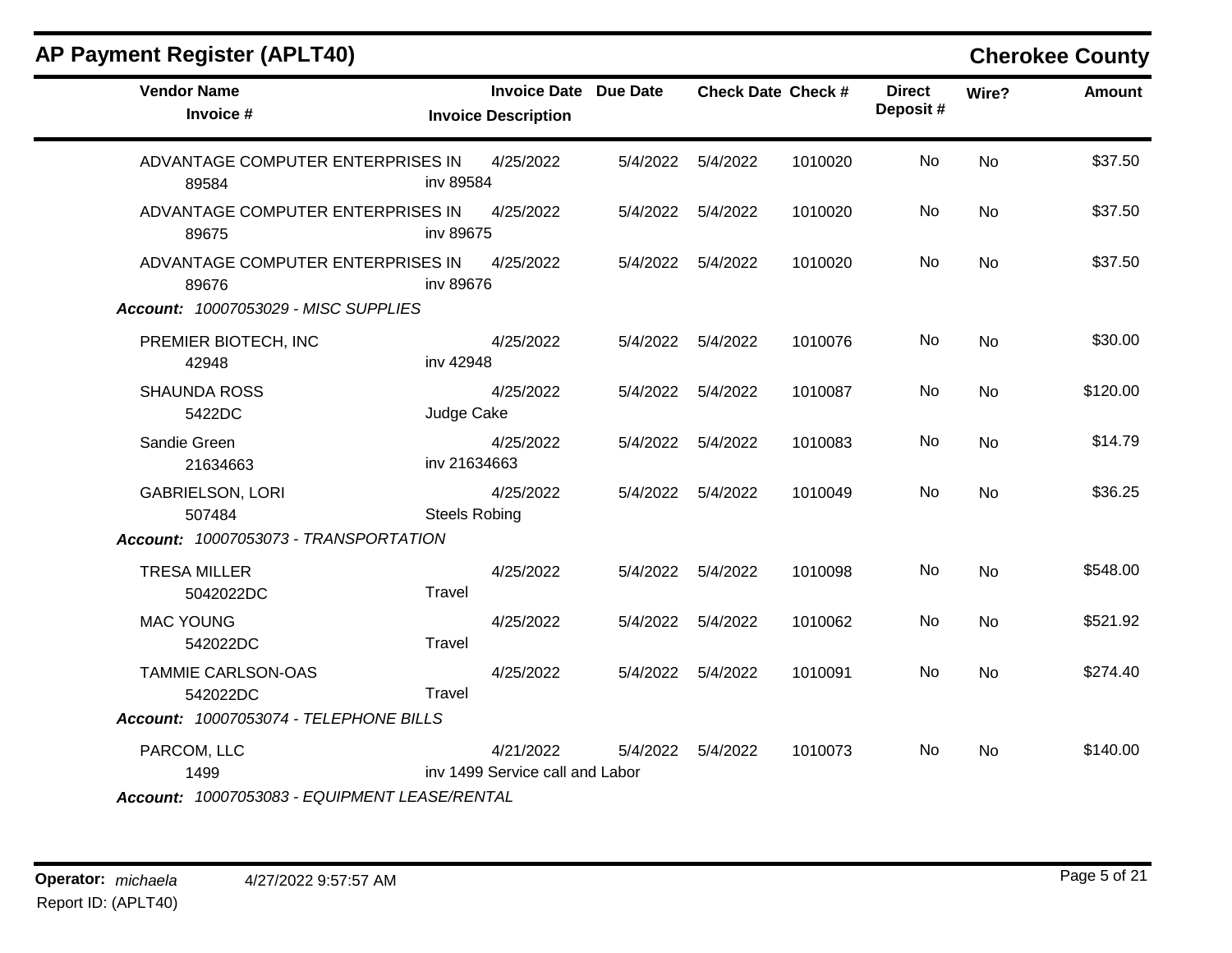| <b>Vendor Name</b>                          | <b>Invoice Date Due Date</b>          |          |                    | <b>Check Date Check #</b> | <b>Direct</b><br>Deposit# | Wire?     | <b>Amount</b> |
|---------------------------------------------|---------------------------------------|----------|--------------------|---------------------------|---------------------------|-----------|---------------|
| Invoice #                                   | <b>Invoice Description</b>            |          |                    |                           |                           |           |               |
| COPY PRODUCTS INC<br>413517                 | 4/25/2022<br>inv 413517               |          | 5/4/2022  5/4/2022 | 1010039                   | No                        | <b>No</b> | \$260.74      |
| Account: 10007053089 - OTHER CONTRACTUAL    |                                       |          |                    |                           |                           |           |               |
| <b>KEITH PENNICK</b><br>100DCOURT           | 4/19/2022<br>MONTHLY ATTY/CO CONTRACT |          | 5/4/2022  5/4/2022 | 1010057                   | No                        | <b>No</b> | \$2,750.00    |
| <b>JOANNA L DERFELT</b><br>100DCOURT        | 4/19/2022<br>MONTHLY ATTY/CO CONTRACT | 5/4/2022 | 5/4/2022           | 1010053                   | No                        | No        | \$2,750.00    |
| <b>BARBARA WRIGHT-BEGGS</b><br>100DCOURT    | 4/19/2022<br>MONTHLY ATTY/CO CONTRACT | 5/4/2022 | 5/4/2022           | 1010024                   | <b>No</b>                 | No        | \$2,750.00    |
| <b>KEVINT CURE</b><br>14794                 | 4/19/2022<br>OTHER CONTRACTUAL        |          | 5/4/2022  5/4/2022 | 1010059                   | No                        | <b>No</b> | \$1,168.00    |
| <b>CANDACE BREWSTER GAYOSO</b><br>100DCOURT | 4/19/2022<br>MONTHLY ATTY/CO CONTRACT | 5/4/2022 | 5/4/2022           | 1010028                   | No                        | <b>No</b> | \$2,750.00    |
| <b>KEVIN T CURE</b><br>14794DC              | 4/19/2022<br>OTHER CONTRACTUAL        |          | 5/4/2022  5/4/2022 | 1010059                   | No                        | <b>No</b> | \$2,636.08    |
| <b>Subtotal for Department: 070:</b>        |                                       |          |                    |                           |                           |           |               |
|                                             |                                       |          |                    |                           |                           |           | \$20,745.73   |
| 080<br><b>COURTHOUSE</b><br>Dept:           |                                       |          |                    |                           |                           |           |               |
| Account: 10008053040 - JANITORIAL SUPPLIES  |                                       |          |                    |                           |                           |           |               |
| <b>CINTAS #459</b><br>4116830151            | 4/26/2022<br>INV 4116830151           |          | 5/4/2022  5/4/2022 | 1010034                   | No                        | <b>No</b> | \$75.17       |
| <b>CINTAS #459</b><br>4116132608            | 4/19/2022<br>INV 4116132608           |          | 5/4/2022  5/4/2022 | 1010034                   | No                        | <b>No</b> | \$75.17       |
| <b>CINTAS #459</b><br>4115441236            | 4/19/2022<br>INV 4115441236           |          | 5/4/2022  5/4/2022 | 1010034                   | No                        | No        | \$75.17       |
| <b>CINTAS #459</b><br>4114759387            | 4/19/2022<br>INV 4114759387           |          | 5/4/2022  5/4/2022 | 1010034                   | No.                       | <b>No</b> | \$75.17       |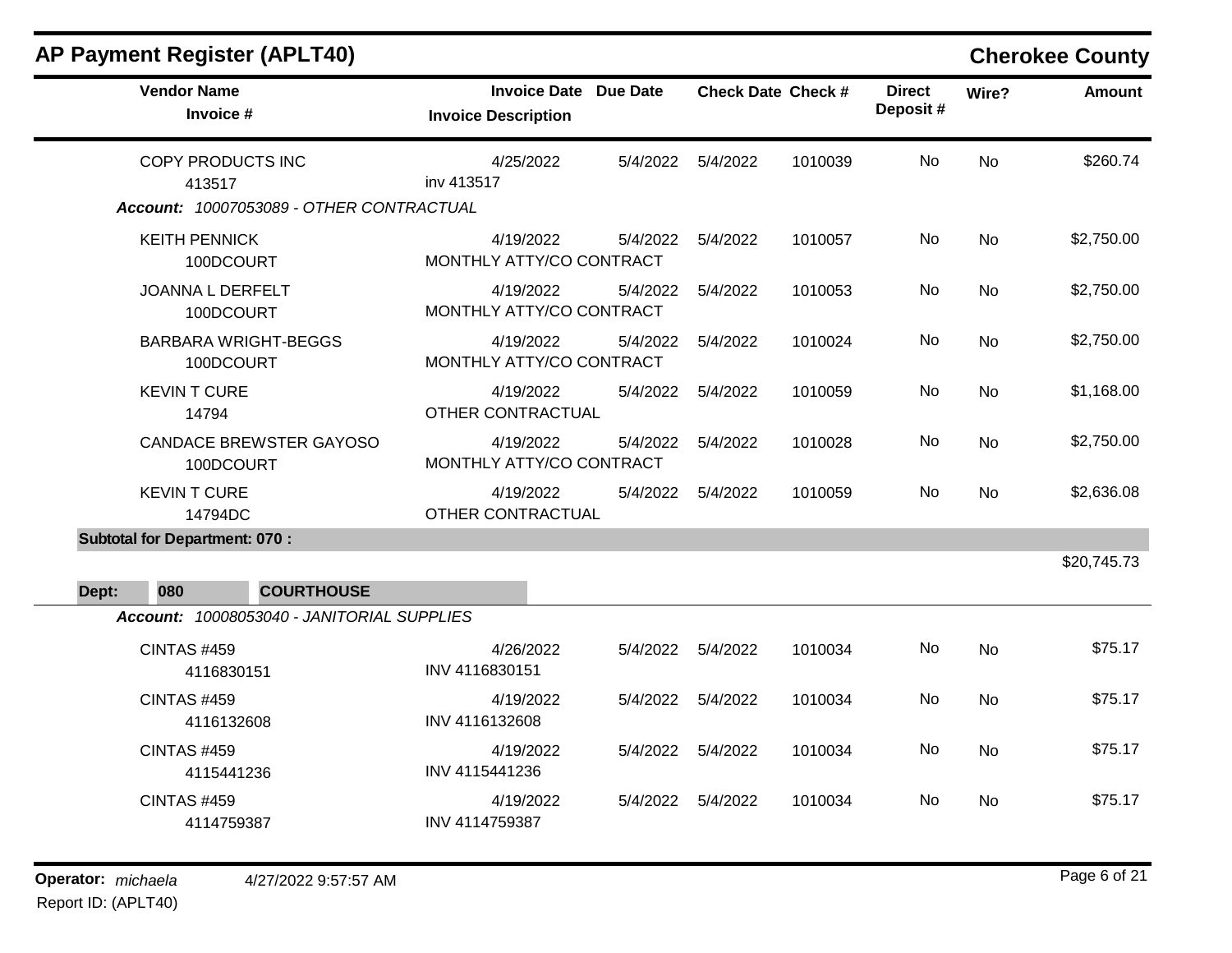| <b>Vendor Name</b><br>Invoice #                  | <b>Invoice Date Due Date</b><br><b>Invoice Description</b> |                     | <b>Check Date Check #</b> |         | <b>Direct</b><br>Deposit# | Wire?     | <b>Amount</b> |
|--------------------------------------------------|------------------------------------------------------------|---------------------|---------------------------|---------|---------------------------|-----------|---------------|
| <b>HENRY KRAFT INC</b><br>420430                 | 4/19/2022<br><b>INV 420430</b>                             | 5/4/2022   5/4/2022 |                           | 1010051 | No                        | <b>No</b> | \$117.35      |
| CONTINENTAL RESEARCH CORPORATION<br>0034923      | 4/26/2022<br>INV 0034923                                   | 5/4/2022  5/4/2022  |                           | 1010037 | No.                       | No        | \$281.25      |
| <b>CINTAS FIRST AID &amp; SAFETY</b><br>5422     | 4/20/2022<br>Ref 4112688262                                | 5/4/2022  5/4/2022  |                           | 1010036 | No.                       | No        | \$193.14      |
| Account: 10008053074 - UTILITIES/TELEPHONE BILLS |                                                            |                     |                           |         |                           |           |               |
| PRO SOLUTIONS, LLC<br>2022031112                 | 4/25/2022<br>inv 2022031112                                | 5/4/2022  5/4/2022  |                           | 1010077 | No                        | <b>No</b> | \$3,109.21    |
| <b>LIBERTY UTILITIES</b><br>305532350CH          | 4/21/2022<br>ACCT 305532350                                | 5/4/2022 5/4/2022   |                           | 1010061 | No.                       | <b>No</b> | \$2,392.78    |
| Account: 10008053075 - DUES/SUBSCRIPTIONS        |                                                            |                     |                           |         |                           |           |               |
| TOUCHTON ELECTRIC INC<br>69987                   | 4/19/2022<br><b>INV 69987</b>                              | 5/4/2022  5/4/2022  |                           | 1010096 | No.                       | <b>No</b> | \$68.00       |
| Account: 10008053089 - OTHER CONTRACTUAL         |                                                            |                     |                           |         |                           |           |               |
| TRUE VALUE COLUMBUS<br>A464986                   | 4/19/2022<br><b>INV A464986</b>                            | 5/4/2022  5/4/2022  |                           | 1010099 | No                        | <b>No</b> | \$131.94      |
| TRUE VALUE COLUMBUS<br>A465682                   | 4/19/2022<br><b>INV A465682</b>                            | 5/4/2022  5/4/2022  |                           | 1010099 | No.                       | <b>No</b> | \$5.69        |
| TRUE VALUE COLUMBUS<br>A465087                   | 4/19/2022<br><b>INV A465087</b>                            | 5/4/2022  5/4/2022  |                           | 1010099 | <b>No</b>                 | <b>No</b> | \$6.76        |
| <b>HENRY KRAFT INC</b><br>420208                 | 4/19/2022<br><b>INV 420208</b>                             | 5/4/2022   5/4/2022 |                           | 1010051 | No                        | <b>No</b> | \$306.69      |
| TRUE VALUE COLUMBUS<br>A464954                   | 4/19/2022<br><b>INV A464954</b>                            | 5/4/2022  5/4/2022  |                           | 1010099 | No                        | <b>No</b> | \$48.75       |
| TRUE VALUE COLUMBUS<br>4292042                   | 4/26/2022<br><b>INV 4292042</b>                            | 5/4/2022   5/4/2022 |                           | 1010099 | No                        | <b>No</b> | \$32.05       |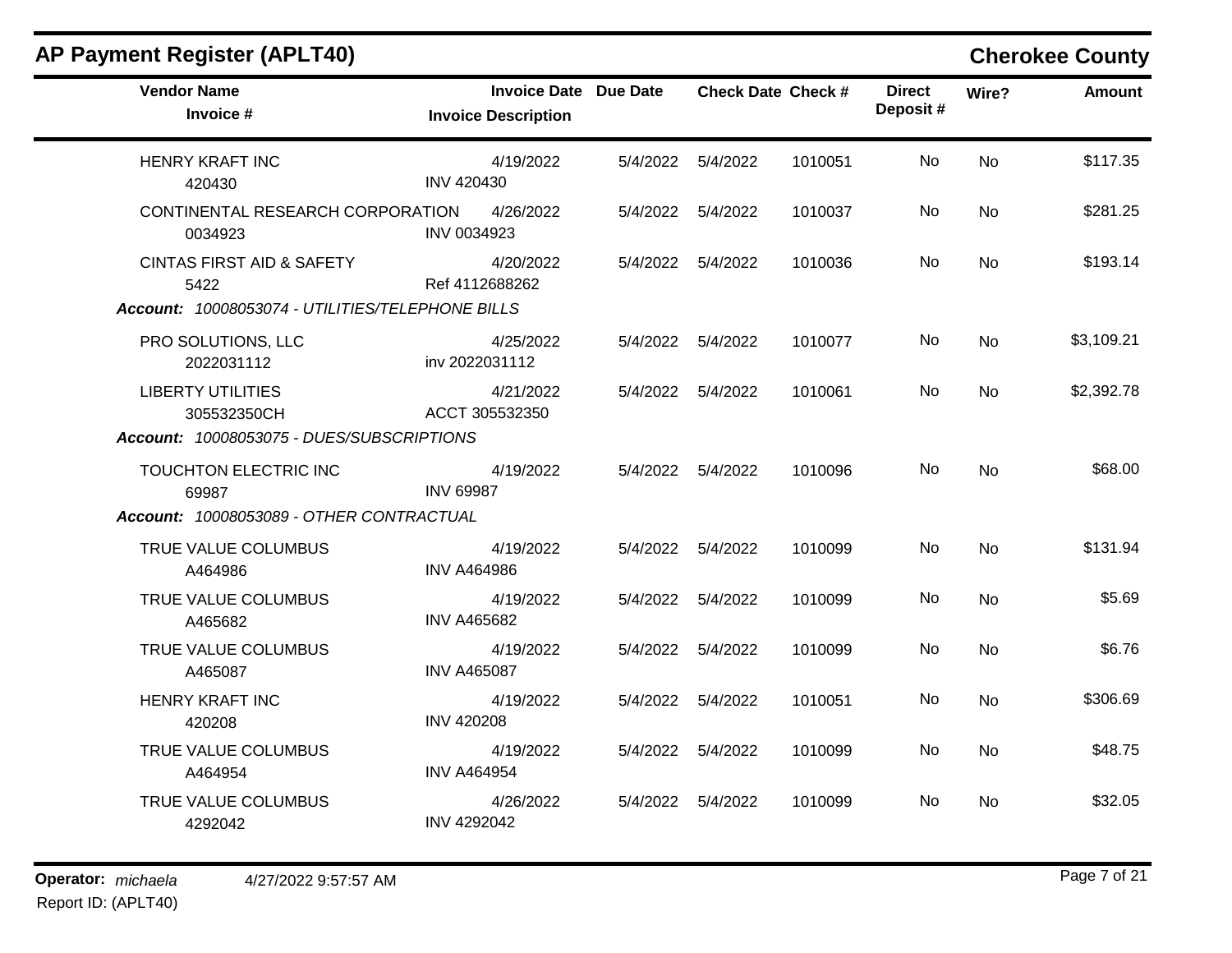| <b>Vendor Name</b><br>Invoice #  | <b>Invoice Date Due Date</b><br><b>Invoice Description</b> |                     | <b>Check Date Check #</b> |         | <b>Direct</b><br>Deposit# | Wire?     | <b>Amount</b> |
|----------------------------------|------------------------------------------------------------|---------------------|---------------------------|---------|---------------------------|-----------|---------------|
| TRUE VALUE COLUMBUS<br>A465051   | 4/19/2022<br><b>INV A465051</b>                            | 5/4/2022   5/4/2022 |                           | 1010099 | No.                       | <b>No</b> | \$39.99       |
| TRUE VALUE COLUMBUS<br>4292042CH | 4/26/2022<br><b>INV 4292042</b>                            | 5/4/2022  5/4/2022  |                           | 1010099 | No.                       | <b>No</b> | \$43.96       |
| TRUE VALUE COLUMBUS<br>A465601   | 4/19/2022<br><b>INV A465601</b>                            | 5/4/2022  5/4/2022  |                           | 1010099 | No                        | <b>No</b> | \$5.98        |
| TRUE VALUE COLUMBUS<br>A465141   | 4/19/2022<br><b>INV A465141</b>                            | 5/4/2022  5/4/2022  |                           | 1010099 | No.                       | No        | \$5.98        |
| TRUE VALUE COLUMBUS<br>a466254   | 4/26/2022<br>inv a466254                                   | 5/4/2022  5/4/2022  |                           | 1010099 | No.                       | <b>No</b> | \$19.80       |
| TRUE VALUE COLUMBUS<br>A466472   | 4/26/2022<br><b>INV A466472</b>                            | 5/4/2022   5/4/2022 |                           | 1010100 | No                        | <b>No</b> | \$21.97       |
| TRUE VALUE COLUMBUS<br>a466853   | 4/26/2022<br>inv a466853                                   | 5/4/2022  5/4/2022  |                           | 1010100 | <b>No</b>                 | <b>No</b> | \$6.76        |
| TRUE VALUE COLUMBUS<br>a466885   | 4/26/2022<br>inv a466885                                   | 5/4/2022  5/4/2022  |                           | 1010100 | No.                       | <b>No</b> | \$28.06       |
| TRUE VALUE COLUMBUS<br>B23846    | 4/19/2022<br><b>INV B23846</b>                             | 5/4/2022  5/4/2022  |                           | 1010100 | No                        | <b>No</b> | \$31.98       |
| TRUE VALUE COLUMBUS<br>B23900    | 4/19/2022<br><b>INV B23900</b>                             | 5/4/2022  5/4/2022  |                           | 1010100 | No.                       | No        | \$28.88       |
| TRUE VALUE COLUMBUS<br>B23976    | 4/19/2022<br><b>INV B23976</b>                             | 5/4/2022  5/4/2022  |                           | 1010100 | No                        | No        | \$14.98       |
| TRUE VALUE COLUMBUS<br>b24000    | 4/26/2022<br>inv b24000                                    | 5/4/2022  5/4/2022  |                           | 1010100 | No                        | <b>No</b> | \$21.99       |
| <b>FORENSIC MEDICAL</b><br>19686 | 4/25/2022<br><b>Coroner Billing</b>                        | 5/4/2022  5/4/2022  |                           | 1010046 | No.                       | No        | \$8,473.00    |
| TRUE VALUE COLUMBUS<br>A465547   | 4/19/2022<br><b>INV A465547</b>                            | 5/4/2022   5/4/2022 |                           | 1010099 | No                        | <b>No</b> | \$9.99        |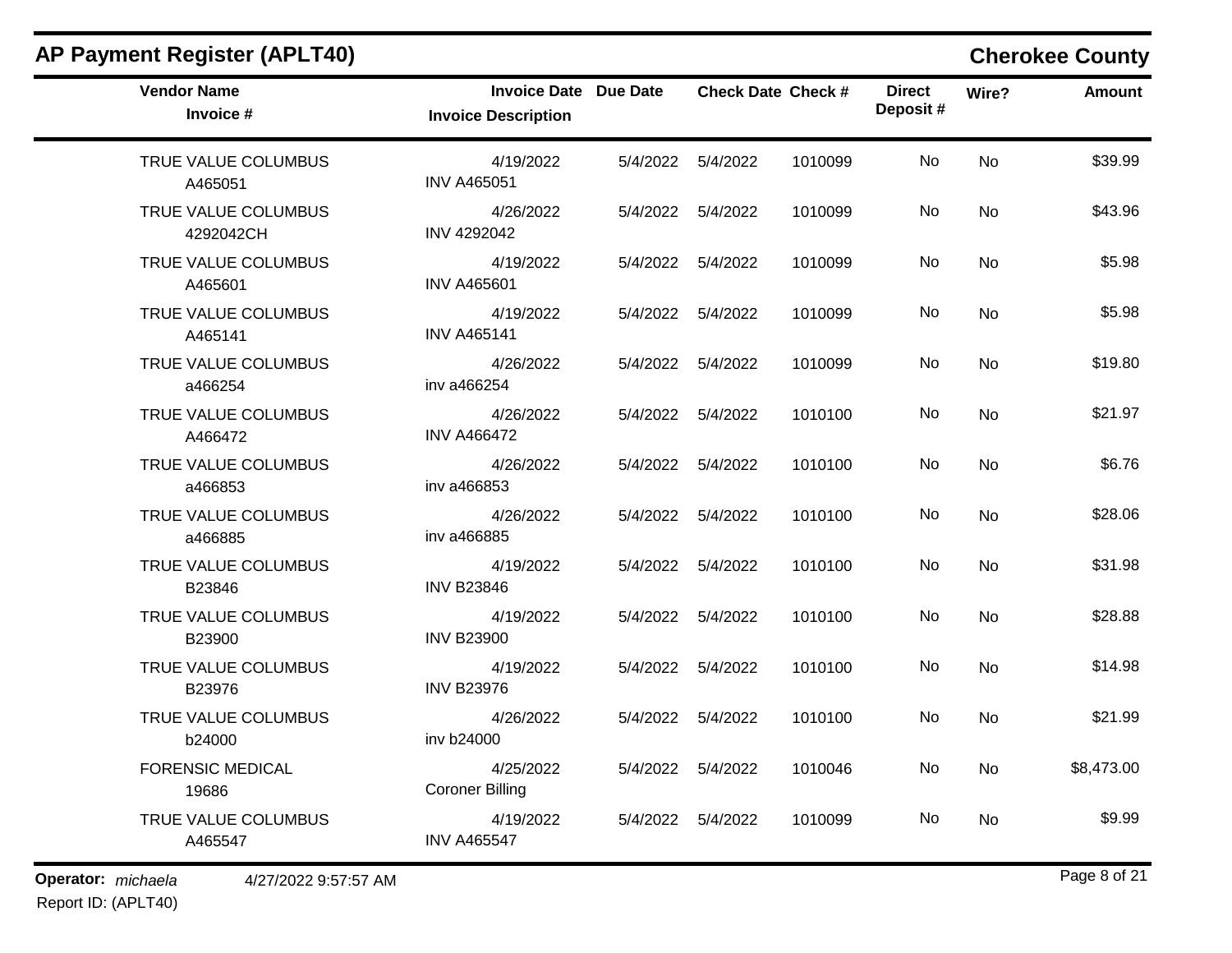|       |                                         | <b>AP Payment Register (APLT40)</b>          |                                      |                              |                   |                           |                           |           | <b>Cherokee County</b> |
|-------|-----------------------------------------|----------------------------------------------|--------------------------------------|------------------------------|-------------------|---------------------------|---------------------------|-----------|------------------------|
|       | <b>Vendor Name</b><br>Invoice #         |                                              | <b>Invoice Description</b>           | <b>Invoice Date Due Date</b> |                   | <b>Check Date Check #</b> | <b>Direct</b><br>Deposit# | Wire?     | <b>Amount</b>          |
|       | TRUE VALUE COLUMBUS<br>A465534          |                                              | 4/19/2022<br><b>INV A465534</b>      | 5/4/2022                     | 5/4/2022          | 1010099                   | No                        | <b>No</b> | \$1.72                 |
|       | <b>KENNETH E MAXTON</b><br>5422CH       |                                              | 4/25/2022<br><b>Coroner Billing</b>  | 5/4/2022                     | 5/4/2022          | 1010058                   | No.                       | No        | \$400.00               |
|       | <b>CINTAS CORP</b><br>8405639057        |                                              | 4/19/2022<br>inv 8405639057          | 5/4/2022                     | 5/4/2022          | 1010035                   | No                        | <b>No</b> | \$129.64               |
|       | <b>Subtotal for Department: 080:</b>    |                                              |                                      |                              |                   |                           |                           |           |                        |
| Dept: | 090                                     | <b>EMERGENCY PREPAREDNESS</b>                |                                      |                              |                   |                           |                           |           | \$16,278.97            |
|       |                                         | Account: 10009053025 - PARTS/VEHICLE REPAIRS |                                      |                              |                   |                           |                           |           |                        |
|       | 817729                                  | <b>FULL SERVICE AUTOMOTIVE</b>               | 4/19/2022<br><b>INV 817729</b>       | 5/4/2022                     | 5/4/2022          | 1010048                   | No                        | <b>No</b> | \$226.00               |
|       | 16356                                   | BLUE VALLEY PUBLIC SAFETY, INC               | 4/20/2022<br>inv 16356               | 5/4/2022                     | 5/4/2022          | 1010026                   | No                        | <b>No</b> | \$1,553.00             |
|       |                                         | Account: 10009053072 - GAS, ELECTRIC, WATER  |                                      |                              |                   |                           |                           |           |                        |
|       | 50891200EM                              | HEARTLAND ELECTRIC COOPERATIVE INC           | 4/19/2022<br>INV 50891200            |                              | 5/4/2022 5/4/2022 | 1010050                   | No                        | <b>No</b> | \$50.00                |
|       | <b>LIBERTY UTILITIES</b><br>122003601EM |                                              | 4/19/2022<br>acct 122003601 electric | 5/4/2022                     | 5/4/2022          | 1010061                   | No.                       | <b>No</b> | \$83.98                |
|       | <b>Subtotal for Department: 090:</b>    |                                              |                                      |                              |                   |                           |                           |           |                        |
| Dept: | 170                                     | <b>JUVENILE DETENTION</b>                    |                                      |                              |                   |                           |                           |           | \$1,912.98             |
|       |                                         | Account: 10017053089 - OTHER CONTRACTUAL     |                                      |                              |                   |                           |                           |           |                        |
|       | 7055                                    | SEK REGIONAL JUVENILE DETENTION CTR          | 4/22/2022<br>Inv 7055                | 5/4/2022                     | 5/4/2022          | 1010085                   | No.                       | No        | \$7,340.00             |
|       | <b>Subtotal for Department: 170:</b>    |                                              |                                      |                              |                   |                           |                           |           |                        |
|       |                                         |                                              |                                      |                              |                   |                           |                           |           | \$7,340.00             |
|       |                                         |                                              |                                      |                              |                   |                           |                           |           |                        |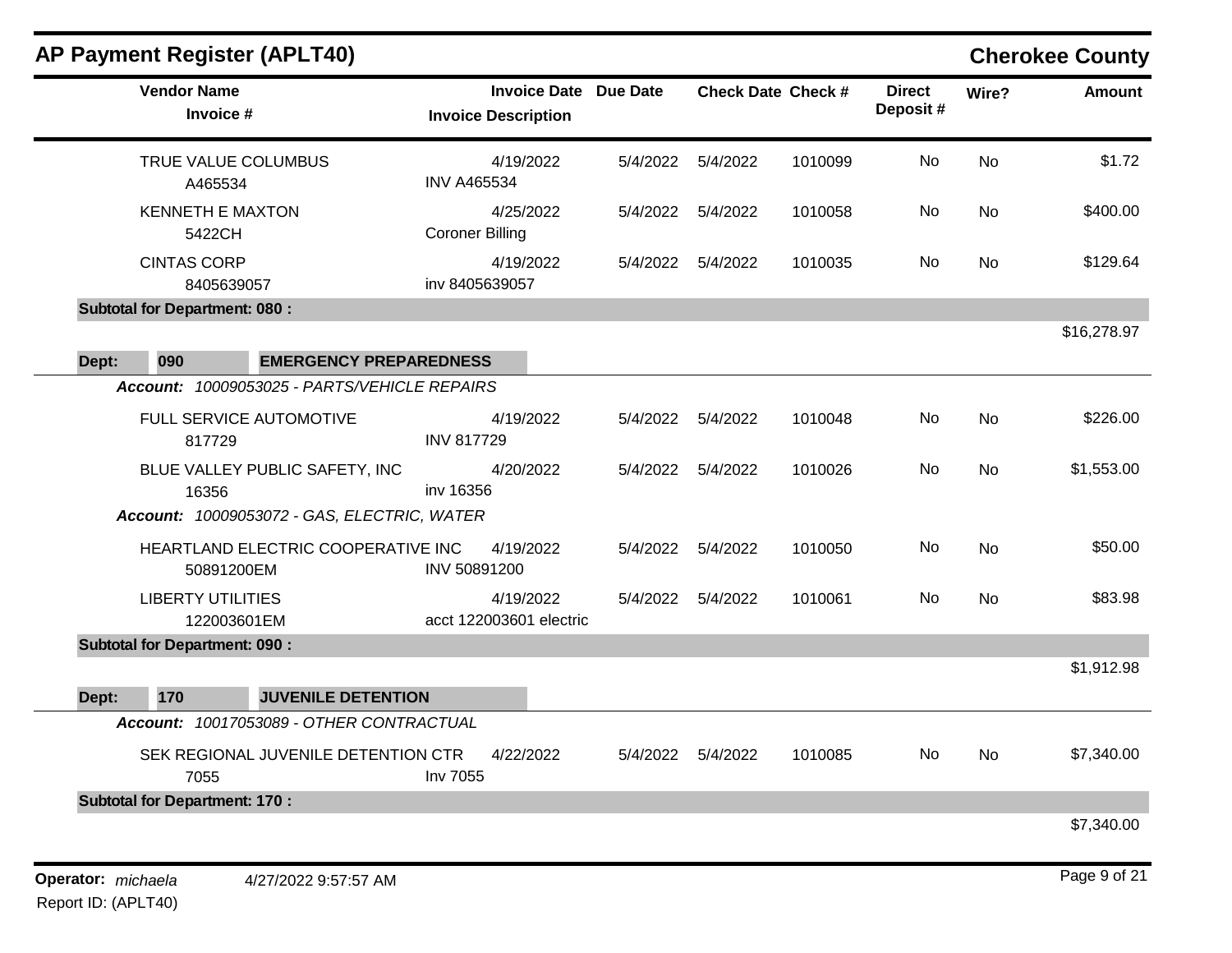|                     |                                | <b>AP Payment Register (APLT40)</b>                  |                            |           |                              |                           |         |                           |           | <b>Cherokee County</b> |
|---------------------|--------------------------------|------------------------------------------------------|----------------------------|-----------|------------------------------|---------------------------|---------|---------------------------|-----------|------------------------|
|                     | <b>Vendor Name</b>             | Invoice #                                            | <b>Invoice Description</b> |           | <b>Invoice Date Due Date</b> | <b>Check Date Check #</b> |         | <b>Direct</b><br>Deposit# | Wire?     | <b>Amount</b>          |
| Dept:               | 190                            | 911 MAPPING                                          |                            |           |                              |                           |         |                           |           |                        |
|                     |                                | Account: 10019053021 - PRINTING/OFFICE SUPPLIES      |                            |           |                              |                           |         |                           |           |                        |
|                     |                                | QUILL CORPORATION                                    |                            | 4/19/2022 | 5/4/2022                     | 5/4/2022                  | 1010079 | No                        | <b>No</b> | \$288.75               |
|                     |                                | 23953462                                             | inv 23953462               |           |                              |                           |         |                           |           |                        |
|                     |                                | <b>Subtotal for Department: 190:</b>                 |                            |           |                              |                           |         |                           |           |                        |
|                     |                                |                                                      |                            |           |                              |                           |         |                           |           | \$288.75               |
| Dept:               | 410                            | <b>ELECT EQUIP LEASE</b>                             |                            |           |                              |                           |         |                           |           |                        |
|                     |                                | Account: 10041053400 - EXPENSES                      |                            |           |                              |                           |         |                           |           |                        |
|                     | <b>KNOW INK</b>                | 9442                                                 | inv 9442                   | 4/22/2022 | 5/4/2022                     | 5/4/2022                  | 1010060 | No                        | No        | \$2,500.00             |
|                     |                                | <b>Subtotal for Department: 410:</b>                 |                            |           |                              |                           |         |                           |           |                        |
|                     |                                |                                                      |                            |           |                              |                           |         |                           |           | \$2,500.00             |
|                     | <b>Subtotal for Fund: 100:</b> |                                                      |                            |           |                              |                           |         |                           |           |                        |
|                     |                                |                                                      |                            |           |                              |                           |         |                           |           | \$61,002.90            |
|                     |                                |                                                      |                            |           |                              |                           |         |                           |           |                        |
| Fund:               | 103                            | <b>TECHNOLOGY FUND</b>                               |                            |           |                              |                           |         |                           |           |                        |
| Dept:               | 000                            | <b>NON-DEPARTMENTAL</b>                              |                            |           |                              |                           |         |                           |           |                        |
|                     |                                | Account: 10300053300 - MISC PAID OUT                 |                            |           |                              |                           |         |                           |           |                        |
|                     |                                | ETTINGER'S OFFICE SUPPLY                             |                            | 4/20/2022 | 5/4/2022                     | 5/4/2022                  | 1010043 | No                        | No        | \$244.95               |
|                     |                                | 5465111                                              | ink cart, pens             |           |                              |                           |         |                           |           |                        |
|                     |                                | <b>Subtotal for Department: 000:</b>                 |                            |           |                              |                           |         |                           |           |                        |
|                     |                                |                                                      |                            |           |                              |                           |         |                           |           | \$244.95               |
|                     | <b>Subtotal for Fund: 103:</b> |                                                      |                            |           |                              |                           |         |                           |           |                        |
|                     |                                |                                                      |                            |           |                              |                           |         |                           |           | \$244.95               |
| Fund:               | 110                            | <b>ROAD AND BRIDGE</b>                               |                            |           |                              |                           |         |                           |           |                        |
| Dept:               | 000                            | <b>NON-DEPARTMENTAL</b>                              |                            |           |                              |                           |         |                           |           |                        |
|                     |                                | Account: 11000053022 - EMPLOYEE UNIFORMS/ACCESSORIES |                            |           |                              |                           |         |                           |           |                        |
| Operator: michaela  |                                | 4/27/2022 9:57:57 AM                                 |                            |           |                              |                           |         |                           |           | Page 10 of 21          |
| Report ID: (APLT40) |                                |                                                      |                            |           |                              |                           |         |                           |           |                        |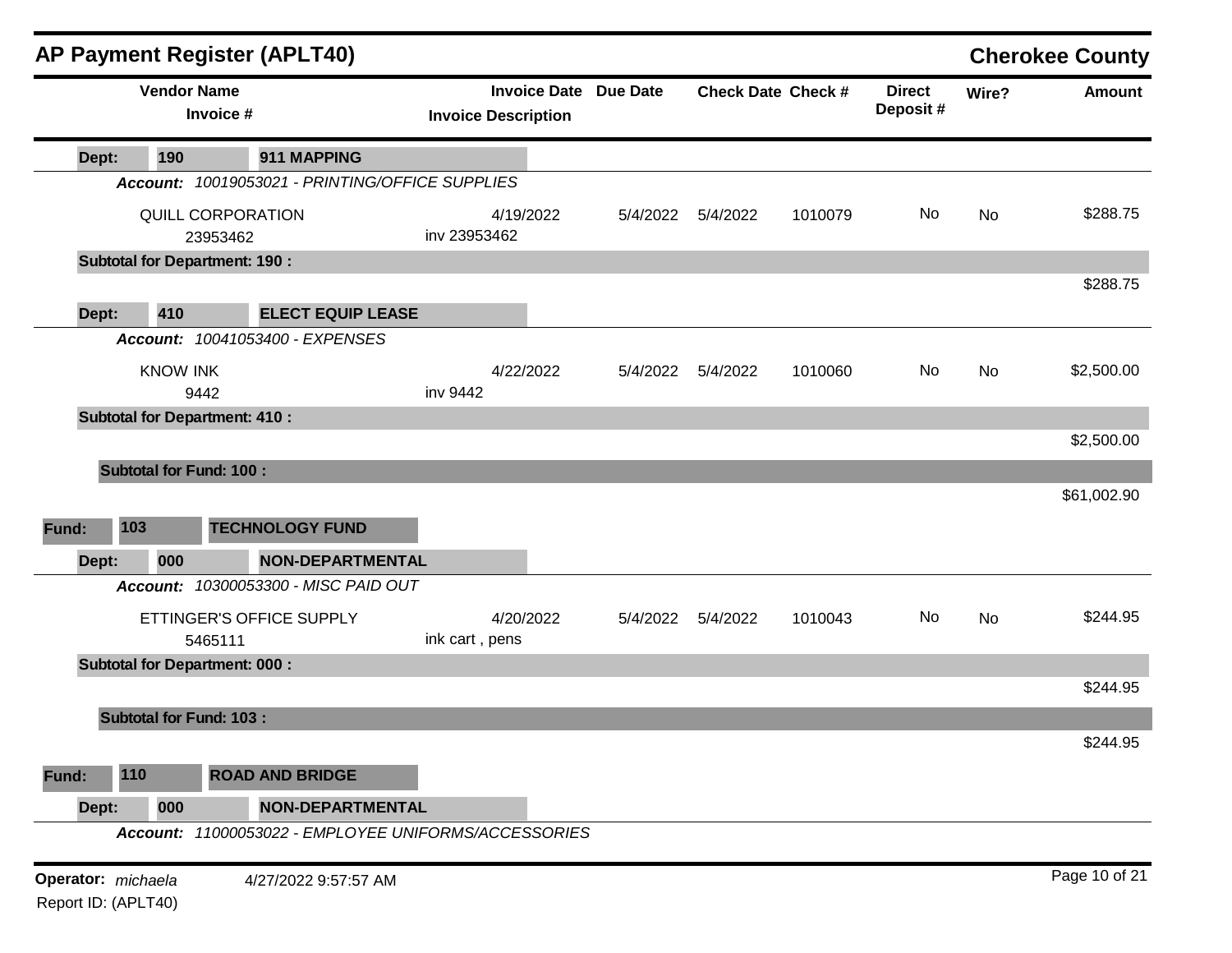| <b>AP Payment Register (APLT40)</b>                                                 |                                                            |          |                     |                           |                           |           | <b>Cherokee County</b> |
|-------------------------------------------------------------------------------------|------------------------------------------------------------|----------|---------------------|---------------------------|---------------------------|-----------|------------------------|
| <b>Vendor Name</b><br>Invoice #                                                     | <b>Invoice Date Due Date</b><br><b>Invoice Description</b> |          |                     | <b>Check Date Check #</b> | <b>Direct</b><br>Deposit# | Wire?     | <b>Amount</b>          |
| <b>CINTAS #459</b><br>4116132844                                                    | 4/12/2022<br>Invoice# 4116132844                           |          | 5/4/2022  5/4/2022  | 1010034                   | No                        | <b>No</b> | \$195.35               |
| <b>CINTAS #459</b><br>8405639057                                                    | 4/8/2022<br>Invoice# 8405639057                            |          | 5/4/2022  5/4/2022  | 1010034                   | No                        | No        | \$28.36                |
| <b>CINTAS #459</b><br>4116830150<br>Account: 11000053033 - TIRES                    | 4/19/2022<br>Invoice# 4116830150                           |          | 5/4/2022  5/4/2022  | 1010034                   | No                        | <b>No</b> | \$198.46               |
| <b>BEACON TIRE</b><br>60071192<br>Account: 11000053074 - UTILITIES/TELEPHONE BILLS  | 4/18/2022<br>Invoice# 60071192                             |          | 5/4/2022   5/4/2022 | 1010025                   | No                        | <b>No</b> | \$536.78               |
| <b>LIBERTY UTILITIES</b><br>906398-04<br>Account: 11000053079 - MACHINERY/EQUIPMENT | 4/22/2022<br>Invoice# 906398-04                            |          | 5/4/2022 5/4/2022   | 1010061                   | No.                       | <b>No</b> | \$1,194.43             |
| <b>HERITAGE TRACTOR</b><br>11467353                                                 | 4/12/2022<br>Invoice# 114673531082                         |          | 5/4/2022  5/4/2022  | 1010052                   | No.                       | <b>No</b> | \$167.97               |
| NATALINIS AUTOMOTIVE<br>802781                                                      | 4/13/2022<br>Invoice# 802781                               | 5/4/2022 | 5/4/2022            | 1010069                   | No.                       | <b>No</b> | \$9.78                 |
| <b>MIDWEST WHEEL</b><br>2773394-01                                                  | 4/19/2022<br>Invoice# 2773394-01                           | 5/4/2022 | 5/4/2022            | 1010067                   | No                        | <b>No</b> | \$207.54               |
| NATALINIS AUTOMOTIVE<br>803379                                                      | 4/19/2022<br>Invoice# 803379                               | 5/4/2022 | 5/4/2022            | 1010070                   | No                        | <b>No</b> | \$1.34                 |
| <b>MIDWEST WHEEL</b><br>2773394-00                                                  | 4/19/2022<br>Invoice3 2773394-00                           | 5/4/2022 | 5/4/2022            | 1010067                   | No                        | <b>No</b> | \$162.54               |
| NATALINIS AUTOMOTIVE<br>803378                                                      | 4/19/2022<br>Invoice# 803378                               |          | 5/4/2022  5/4/2022  | 1010070                   | No                        | No        | \$78.32                |
| NATALINIS AUTOMOTIVE<br>802848                                                      | 4/13/2022<br>Invoice# 802848                               |          | 5/4/2022  5/4/2022  | 1010069                   | No.                       | <b>No</b> | \$145.27               |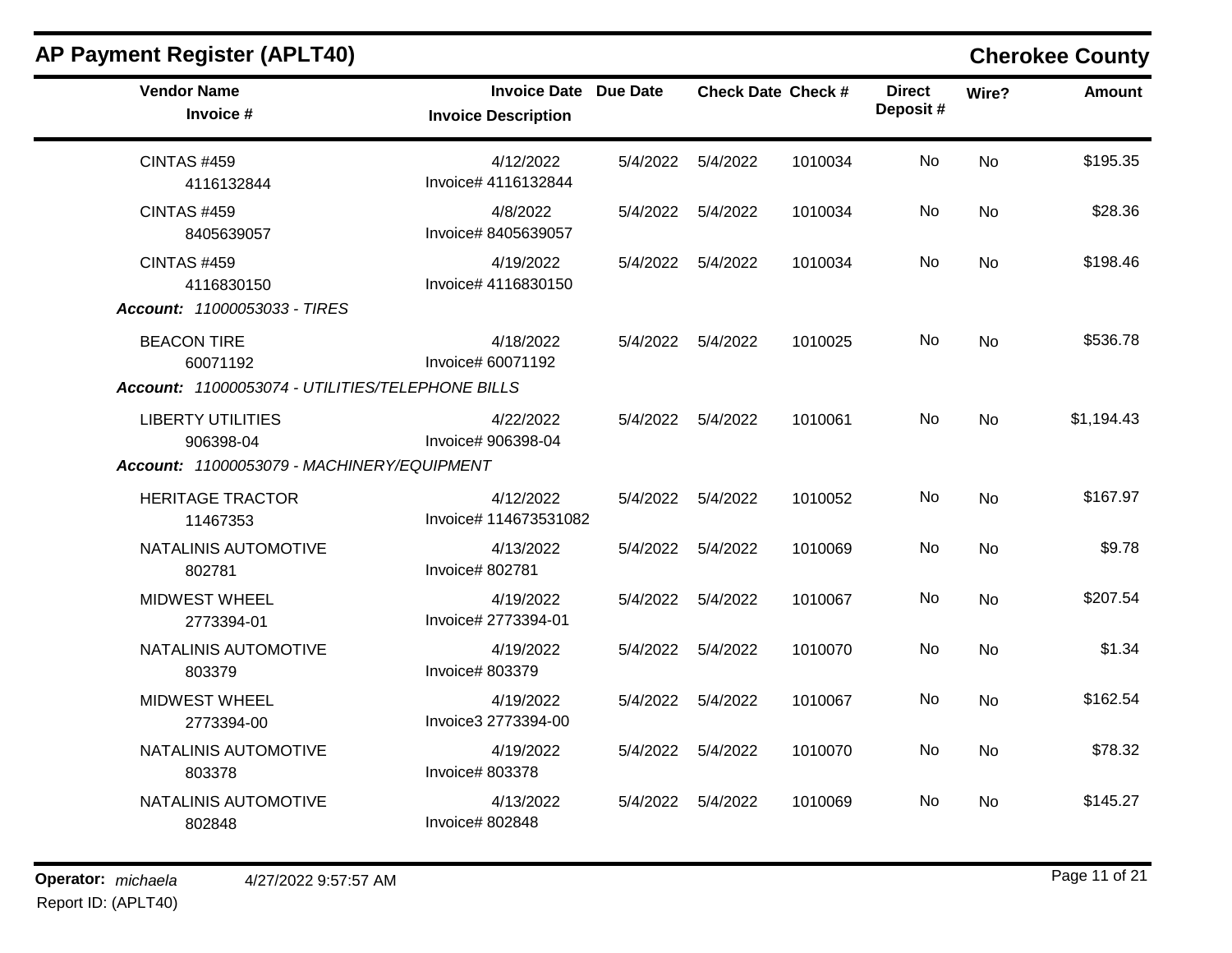| <b>Vendor Name</b><br>Invoice #    | Invoice Date Due Date<br><b>Invoice Description</b> | <b>Check Date Check #</b> |         | <b>Direct</b><br>Deposit# | Wire?     | <b>Amount</b> |
|------------------------------------|-----------------------------------------------------|---------------------------|---------|---------------------------|-----------|---------------|
| <b>MIDWEST WHEEL</b><br>2770406-00 | 4/18/2022<br>Invoice# 2770406-00                    | 5/4/2022  5/4/2022        | 1010067 | No                        | <b>No</b> | \$15.24       |
| <b>MIDWEST WHEEL</b><br>2763323-00 | 4/13/2022<br>Invoice# 2763323-00                    | 5/4/2022  5/4/2022        | 1010067 | No.                       | No        | \$2,625.38    |
| <b>PTG</b><br>CM813021245          | 4/22/2022<br>Invoice# CM813021245                   | 5/4/2022  5/4/2022        | 1010078 | No                        | No        | (\$227.00)    |
| <b>MIDWEST WHEEL</b><br>2703592-01 | 4/13/2022<br>Invoice# 2703592-01                    | 5/4/2022   5/4/2022       | 1010067 | No.                       | <b>No</b> | \$103.77      |
| NATALINIS AUTOMOTIVE<br>803274     | 4/18/2022<br>Invoice# 803274                        | 5/4/2022  5/4/2022        | 1010069 | No.                       | <b>No</b> | \$15.82       |
| NATALINIS AUTOMOTIVE<br>803207     | 4/18/2022<br>Invoice# 803207                        | 5/4/2022  5/4/2022        | 1010069 | No.                       | No        | \$8.29        |
| NATALINIS AUTOMOTIVE<br>803458     | 4/20/2022<br>Invoice# 803458                        | 5/4/2022  5/4/2022        | 1010070 | No                        | No        | \$93.49       |
| <b>PAYNE'S INC</b><br>119561       | 4/12/2022<br>Invoice# 119561                        | 5/4/2022  5/4/2022        | 1010074 | No                        | <b>No</b> | \$13.00       |
| NATALINIS AUTOMOTIVE<br>803254     | 4/18/2022<br>Invoice# 903254                        | 5/4/2022  5/4/2022        | 1010069 | No                        | <b>No</b> | \$36.49       |
| NATALINIS AUTOMOTIVE<br>802776     | 4/13/2022<br>Invoice# 802776                        | 5/4/2022  5/4/2022        | 1010069 | No                        | No        | \$16.76       |
| NATALINIS AUTOMOTIVE<br>803352     | 4/19/2022<br>Invoice# 803352                        | 5/4/2022 5/4/2022         | 1010070 | No                        | <b>No</b> | \$41.23       |
| TRUE VALUE COLUMBUS<br>A466273     | 4/19/2022<br>Invoice# A466273                       | 5/4/2022  5/4/2022        | 1010099 | No.                       | No        | \$7.52        |
| NATALINIS AUTOMOTIVE<br>803291     | 4/18/2022<br>Invoice# 803291                        | 5/4/2022  5/4/2022        | 1010070 | No.                       | <b>No</b> | \$43.23       |
| MIDWEST WHEEL<br>2762422-00        | 4/13/2022<br>Invoice# 2762422-00                    | 5/4/2022  5/4/2022        | 1010067 | <b>No</b>                 | No        | \$1,345.00    |

Report ID: (APLT40)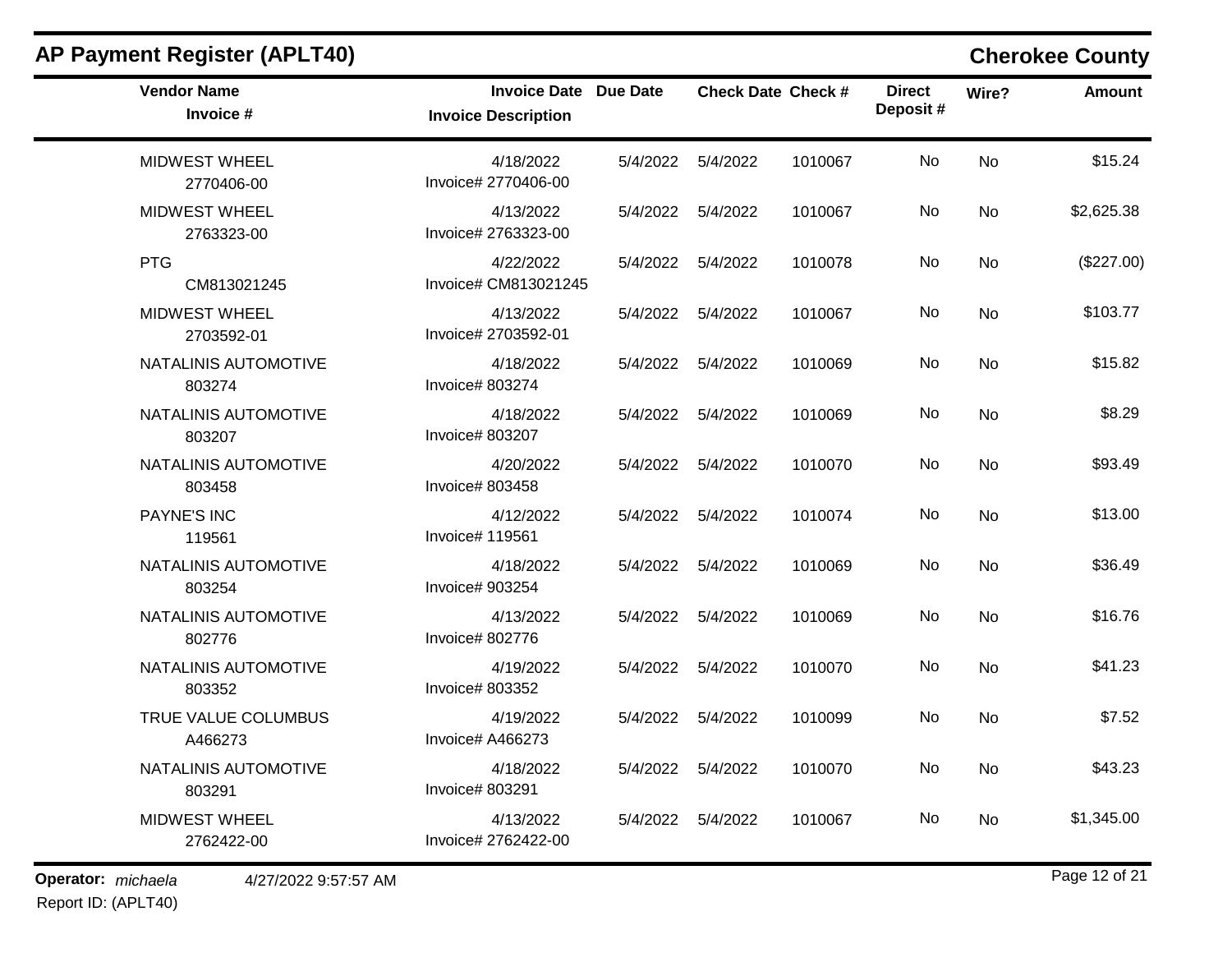| <b>Vendor Name</b><br>Invoice #                  | Invoice Date Due Date<br><b>Invoice Description</b> |          | <b>Check Date Check #</b> |         | <b>Direct</b><br>Deposit# | Wire?     | <b>Amount</b> |
|--------------------------------------------------|-----------------------------------------------------|----------|---------------------------|---------|---------------------------|-----------|---------------|
| O'REILLY AUTO PARTS<br>4083-493544               | 4/13/2022<br>invoice# 4083-493544                   |          | 5/4/2022  5/4/2022        | 1010071 | No.                       | <b>No</b> | \$40.60       |
| TRUE VALUE COLUMBUS<br>465676                    | 4/13/2022<br>Invoice# 465676                        |          | 5/4/2022  5/4/2022        | 1010099 | No                        | <b>No</b> | \$21.69       |
| <b>VERNIE ZOOK</b><br>001                        | 4/21/2022<br>Invoice# 001                           |          | 5/4/2022  5/4/2022        | 1010102 | No                        | No        | \$5,655.00    |
| NATALINIS AUTOMOTIVE<br>803444                   | 4/20/2022<br>Invoice# 803444                        | 5/4/2022 | 5/4/2022                  | 1010070 | No.                       | No        | \$43.38       |
| <b>PTG</b><br>813022172                          | 4/21/2022<br>Invoice# 813022172                     |          | 5/4/2022  5/4/2022        | 1010078 | No                        | No        | \$66.60       |
| <b>PTG</b><br>813021245                          | 4/11/2022<br>Invoice# 813021245                     |          | 5/4/2022  5/4/2022        | 1010078 | No                        | No        | \$293.45      |
| NATALINIS AUTOMOTIVE<br>803485                   | 4/20/2022<br>Invoice# 803485                        |          | 5/4/2022   5/4/2022       | 1010070 | No                        | <b>No</b> | \$40.26       |
| NATALINIS AUTOMOTIVE<br>803589                   | 4/21/2022<br>Invoice# 803589                        |          | 5/4/2022   5/4/2022       | 1010070 | No                        | <b>No</b> | \$53.66       |
| NATALINIS AUTOMOTIVE<br>803474                   | 4/20/2022<br>Invoice# 803474                        |          | 5/4/2022 5/4/2022         | 1010070 | No                        | <b>No</b> | \$1.60        |
| NATALINIS AUTOMOTIVE<br>803508                   | 4/20/2022<br>Invoice# 803508                        |          | 5/4/2022  5/4/2022        | 1010070 | No                        | No        | \$239.80      |
| FARMERS COOPERATIVE ASSOCIATION<br>324944        | 4/13/2022<br>Invoice# 324944                        |          | 5/4/2022  5/4/2022        | 1010045 | No                        | <b>No</b> | \$1.34        |
| <b>FARMERS COOPERATIVE ASSOCIATION</b><br>324930 | 4/13/2022<br>Invoice# 324930                        |          | 5/4/2022   5/4/2022       | 1010045 | No                        | <b>No</b> | \$739.98      |
| FARMERS COOPERATIVE ASSOCIATION<br>323437        | 3/25/2022<br>Invoice# 323437                        |          | 5/4/2022  5/4/2022        | 1010045 | No                        | No        | \$20.07       |
| NATALINIS AUTOMOTIVE<br>802260                   | 4/7/2022<br>Invoice# 802260                         |          | 5/4/2022  5/4/2022        | 1010069 | No.                       | No        | \$36.98       |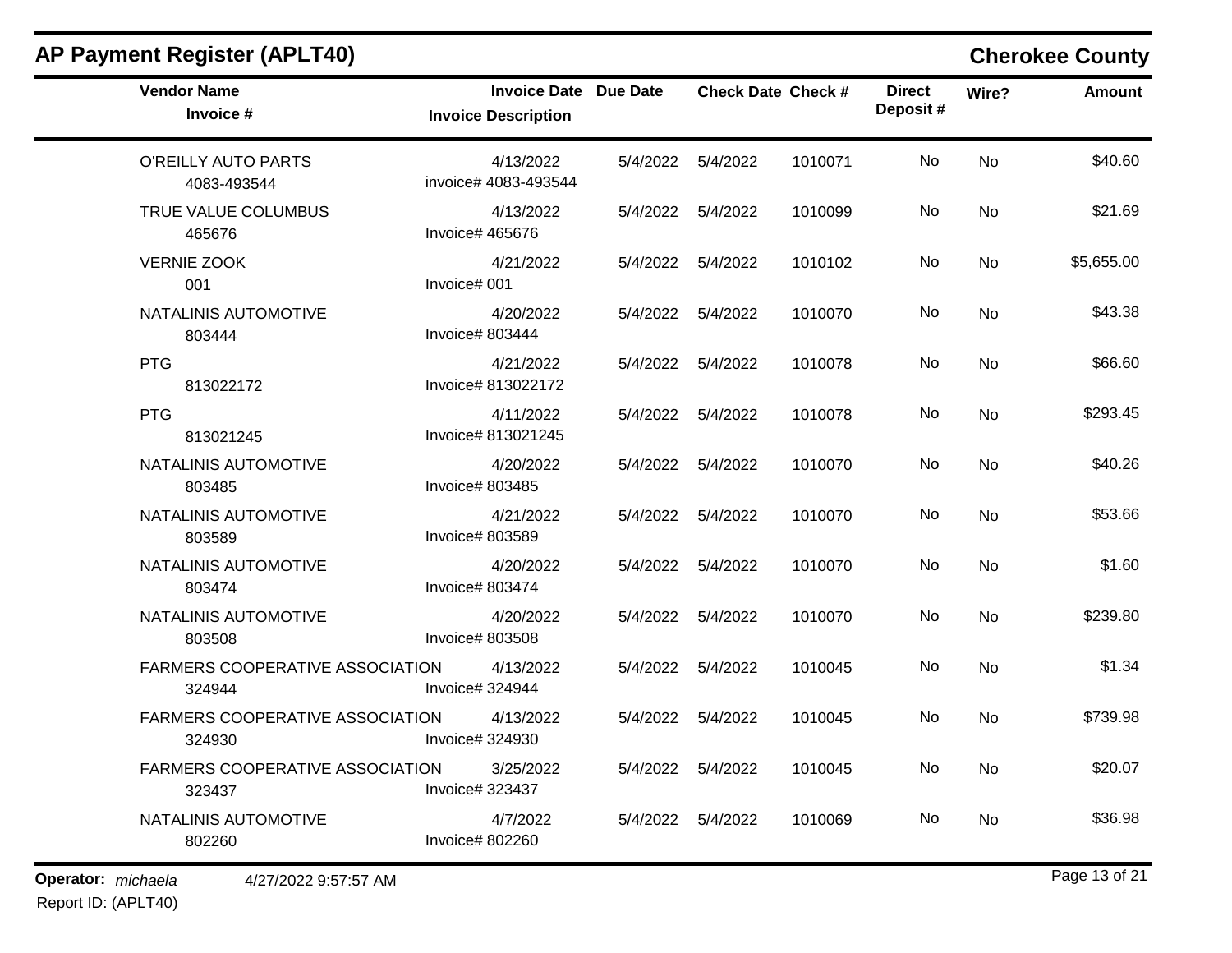| <b>AP Payment Register (APLT40)</b>                |                                                            |          |                           |         |                           |           | <b>Cherokee County</b> |
|----------------------------------------------------|------------------------------------------------------------|----------|---------------------------|---------|---------------------------|-----------|------------------------|
| <b>Vendor Name</b><br>Invoice #                    | <b>Invoice Date Due Date</b><br><b>Invoice Description</b> |          | <b>Check Date Check #</b> |         | <b>Direct</b><br>Deposit# | Wire?     | <b>Amount</b>          |
| <b>FARMERS COOPERATIVE ASSOCIATION</b><br>325423   | 4/19/2022<br>Invoice# 325423                               |          | 5/4/2022   5/4/2022       | 1010045 | No.                       | <b>No</b> | \$37.98                |
| NATALINIS AUTOMOTIVE<br>802756                     | 4/13/2022<br>Invoice# 802756                               | 5/4/2022 | 5/4/2022                  | 1010069 | No                        | No        | \$41.60                |
| <b>PTG</b><br>811049721                            | 4/17/2022<br>Invoice# 811049721                            |          | 5/4/2022  5/4/2022        | 1010078 | No                        | No        | \$109.83               |
| NATALINIS AUTOMOTIVE<br>802506                     | 4/11/2022<br>Invoice# 802506                               | 5/4/2022 | 5/4/2022                  | 1010069 | No                        | No        | \$290.98               |
| NATALINIS AUTOMOTIVE<br>802621                     | 4/12/2022<br>Invoice# 802621                               |          | 5/4/2022  5/4/2022        | 1010069 | No                        | No        | \$34.86                |
| NATALINIS AUTOMOTIVE<br>802715                     | 4/12/2022<br>Invoice# 802715                               | 5/4/2022 | 5/4/2022                  | 1010069 | No                        | <b>No</b> | \$75.67                |
| Account: 11000053080 - MAINTENANCE/BLDGS & GROUNDS |                                                            |          |                           |         |                           |           |                        |
| <b>MIDWEST METAL</b><br>17651                      | 4/20/2022<br>Invoice# 17651                                |          | 5/4/2022  5/4/2022        | 1010066 | No                        | No        | \$1,290.00             |
| <b>FAIRVIEW LUMBER</b><br>0231                     | 4/19/2022<br>Invoice # 0231                                |          | 5/4/2022  5/4/2022        | 1010044 | No                        | <b>No</b> | \$842.87               |
| <b>RANDY PATTON</b><br>002                         | 4/19/2022<br>Invoice# 002                                  | 5/4/2022 | 5/4/2022                  | 1010080 | No                        | No        | \$2,000.00             |
| <b>RANDY PATTON</b><br>001                         | 4/19/2022<br>Invoice# 001                                  | 5/4/2022 | 5/4/2022                  | 1010080 | No                        | <b>No</b> | \$2,000.00             |
| <b>TRAVIS HESS</b><br>939773                       | 4/19/2022<br>Invoice# 939773                               | 5/4/2022 | 5/4/2022                  | 1010097 | No                        | No        | \$295.00               |
| Account: 11000053093 - OFFICE FURNITURE/EQUIP      |                                                            |          |                           |         |                           |           |                        |
| COPY PRODUCTS INC<br>412040                        | 4/11/2022<br>Invoice# 412040                               | 5/4/2022 | 5/4/2022                  | 1010038 | No.                       | No        | \$250.90               |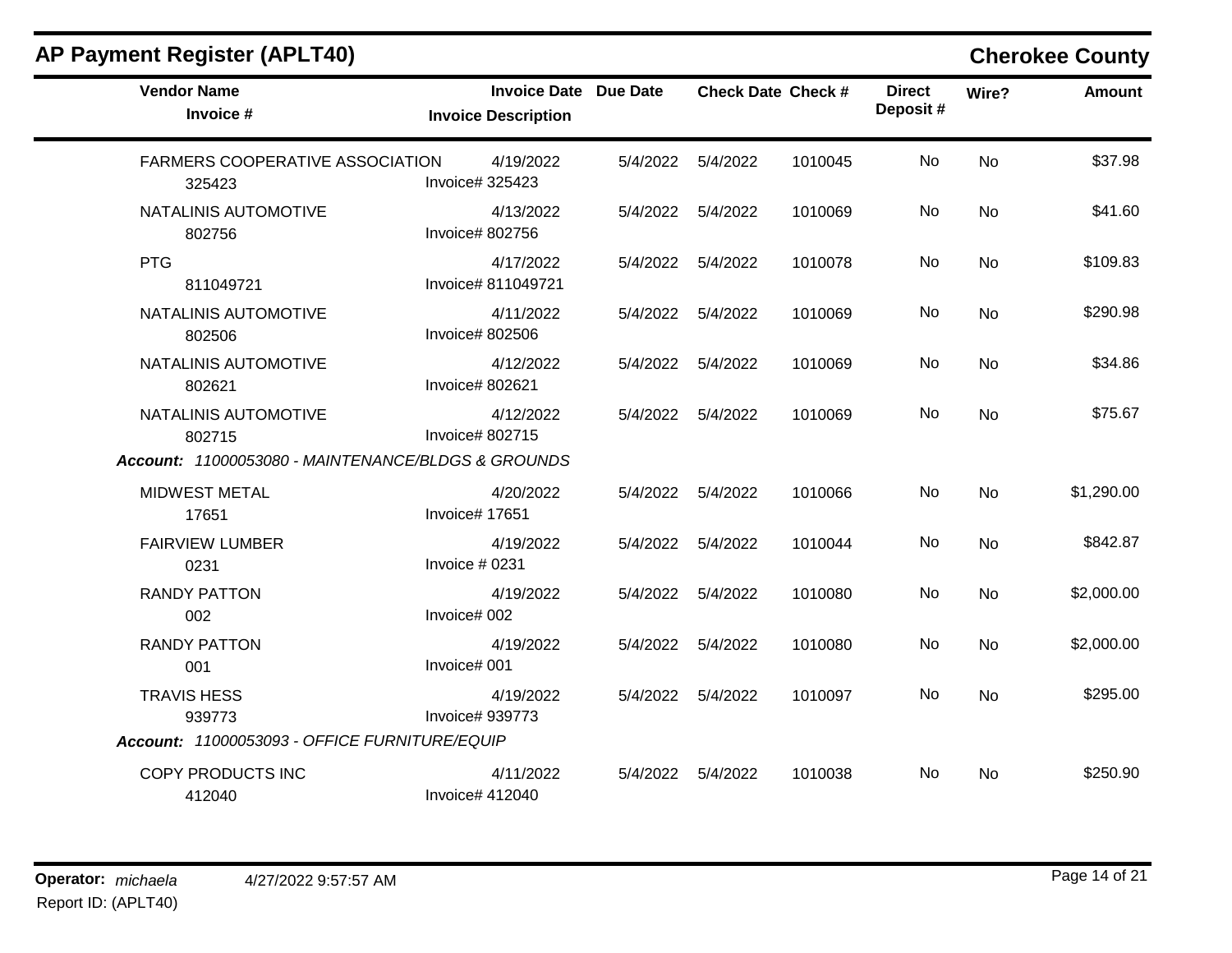|       |                                | <b>AP Payment Register (APLT40)</b>               |                                                            |          |                    |                           |                           |           | <b>Cherokee County</b> |
|-------|--------------------------------|---------------------------------------------------|------------------------------------------------------------|----------|--------------------|---------------------------|---------------------------|-----------|------------------------|
|       |                                | <b>Vendor Name</b><br>Invoice #                   | <b>Invoice Date Due Date</b><br><b>Invoice Description</b> |          |                    | <b>Check Date Check #</b> | <b>Direct</b><br>Deposit# | Wire?     | <b>Amount</b>          |
|       |                                | <b>Subtotal for Department: 000:</b>              |                                                            |          |                    |                           |                           |           |                        |
|       |                                |                                                   |                                                            |          |                    |                           |                           |           | \$21,588.46            |
|       | <b>Subtotal for Fund: 110:</b> |                                                   |                                                            |          |                    |                           |                           |           | \$21,588.46            |
| Fund: | 140                            | <b>HEALTH</b>                                     |                                                            |          |                    |                           |                           |           |                        |
|       | 000<br>Dept:                   | <b>NON-DEPARTMENTAL</b>                           |                                                            |          |                    |                           |                           |           |                        |
|       |                                | Account: 14000053021 - PRINTING/OFFICE SUPPLIES   |                                                            |          |                    |                           |                           |           |                        |
|       |                                | FOUR STATE PRINTING<br>11828                      | 4/25/2022<br>inv 11828                                     |          | 5/4/2022  5/4/2022 | 1010047                   | No.                       | <b>No</b> | \$18.00                |
|       |                                | <b>CHASE CARD SERVICES</b><br>4246311970005747    | 4/25/2022<br>acct 4246311970005747                         |          | 5/4/2022  5/4/2022 | 1010031                   | <b>No</b>                 | <b>No</b> | \$60.00                |
|       |                                | <b>MODERN MARKETING</b><br>MMI45533               | 4/19/2022<br><b>INV MMI45533</b>                           | 5/4/2022 | 5/4/2022           | 1010068                   | No                        | No        | \$492.65               |
|       |                                | CREATIVE PRODUCT SOURCE, INC<br>CPI094287         | 4/19/2022<br><b>INV CPI094287</b>                          |          | 5/4/2022 5/4/2022  | 1010040                   | No.                       | <b>No</b> | \$338.21               |
|       |                                | <b>DIGITAL DOLPHIN SUPPLIES</b><br>sin022324      | 4/22/2022<br>inv sin022324                                 |          | 5/4/2022  5/4/2022 | 1010041                   | No                        | No        | \$403.30               |
|       |                                | <b>QUILL CORPORATION</b><br>24368389              | 4/19/2022<br>INV 24368389                                  |          | 5/4/2022  5/4/2022 | 1010079                   | No                        | No        | \$114.97               |
|       |                                | Account: 14000053025 - PARTS/VEHICLE REPAIRS      |                                                            |          |                    |                           |                           |           |                        |
|       | <b>WEX BANK</b>                | 79920438                                          | 4/19/2022<br>INV 79920438                                  |          | 5/4/2022  5/4/2022 | 1010103                   | No.                       | No        | \$48.74                |
|       |                                | Account: 14000053043 - HEALTH DEPT MED SUPPLIES   |                                                            |          |                    |                           |                           |           |                        |
|       |                                | MCKESSON MEDICAL-SURGICAL<br>19257954             | 4/22/2022<br>inv 19257954                                  |          | 5/4/2022  5/4/2022 | 1010064                   | No.                       | No        | \$275.68               |
|       |                                | Account: 14000053072 - GAS, ELECTRIC, WATER/PHONE |                                                            |          |                    |                           |                           |           |                        |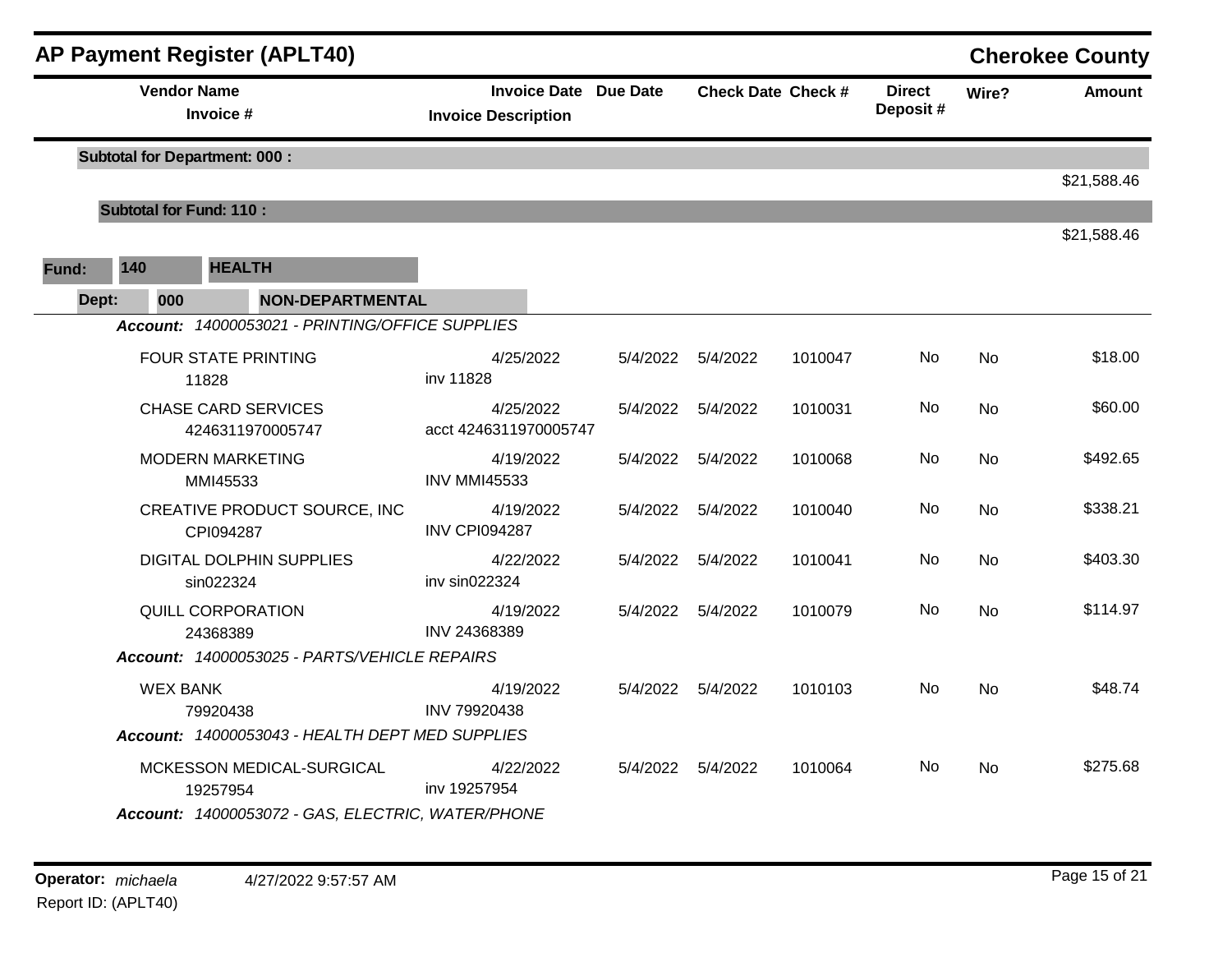|                    | <b>AP Payment Register (APLT40)</b>                                                      |                                                   |                 |                    |                           |                           |       | <b>Cherokee County</b> |
|--------------------|------------------------------------------------------------------------------------------|---------------------------------------------------|-----------------|--------------------|---------------------------|---------------------------|-------|------------------------|
|                    | <b>Vendor Name</b><br>Invoice #                                                          | <b>Invoice Date</b><br><b>Invoice Description</b> | <b>Due Date</b> |                    | <b>Check Date Check #</b> | <b>Direct</b><br>Deposit# | Wire? | <b>Amount</b>          |
|                    | <b>VERIZON WIRELESS</b><br>9904037484                                                    | 4/22/2022<br>Inv 9904037484                       | 5/4/2022        | 5/4/2022           | 1010101                   | No                        | No    | \$131.80               |
|                    | <b>LIBERTY UTILITIES</b><br>616527321HD<br>Account: 14000053093 - OFFICE FURNITURE/EQUIP | 4/22/2022<br>ACCT 616527321                       | 5/4/2022        | 5/4/2022           | 1010061                   | No                        | No    | \$325.68               |
|                    | PARCOM, LLC<br>1491                                                                      | 4/22/2022<br>inv 1491                             | 5/4/2022        | 5/4/2022           | 1010073                   | No                        | No    | \$7,775.00             |
|                    | Account: 14000053182 - CONTRACTS<br><b>CHASE CARD SERVICES</b><br>4246311970005747       | 4/25/2022<br>acct 4246311970005747                | 5/4/2022        | 5/4/2022           | 1010031                   | No                        | No    | \$15.00                |
|                    | MEDICAL WASTE SERVICES<br>208642                                                         | 4/22/2022<br>inv 208642                           | 5/4/2022        | 5/4/2022           | 1010065                   | No                        | No    | \$99.00                |
|                    | <b>CHCSEK PITTSBURG FQHC</b><br>7358                                                     | 4/19/2022<br><b>INV 7358</b>                      | 5/4/2022        | 5/4/2022           | 1010032                   | No                        | No    | \$100.00               |
|                    | <b>Subtotal for Department: 000:</b>                                                     |                                                   |                 |                    |                           |                           |       | \$10,198.03            |
| 190<br>Fund:       | <b>Subtotal for Fund: 140:</b><br><b>SPECIAL BRIDGE BUILDIN</b>                          |                                                   |                 |                    |                           |                           |       | \$10,198.03            |
| Dept:              | <b>NON-DEPARTMENTAL</b><br>000                                                           |                                                   |                 |                    |                           |                           |       |                        |
|                    | Account: 19000053089 - OTHER CONTRACTUAL                                                 |                                                   |                 |                    |                           |                           |       |                        |
|                    | <b>SHANE SHUBERGER</b><br>003                                                            | 4/20/2022<br>Invoice# 003                         | 5/4/2022        | 5/4/2022           | 1010086                   | No                        | No    | \$400.00               |
|                    | PFEFFERKORN & DRURY CONSTRUCTION<br>006                                                  | 4/21/2022<br>INVOICE# 008                         |                 | 5/4/2022  5/4/2022 | 1010075                   | No                        | No    | \$10,592.50            |
|                    | PFEFFERKORN & DRURY CONSTRUCTION<br>007                                                  | 4/21/2022<br>INVOICE# 007                         |                 | 5/4/2022  5/4/2022 | 1010075                   | No                        | No    | \$63,840.00            |
| Operator: michaela | 4/27/2022 9:57:57 AM                                                                     |                                                   |                 |                    |                           |                           |       | Page 16 of 21          |

Report ID: (APLT40)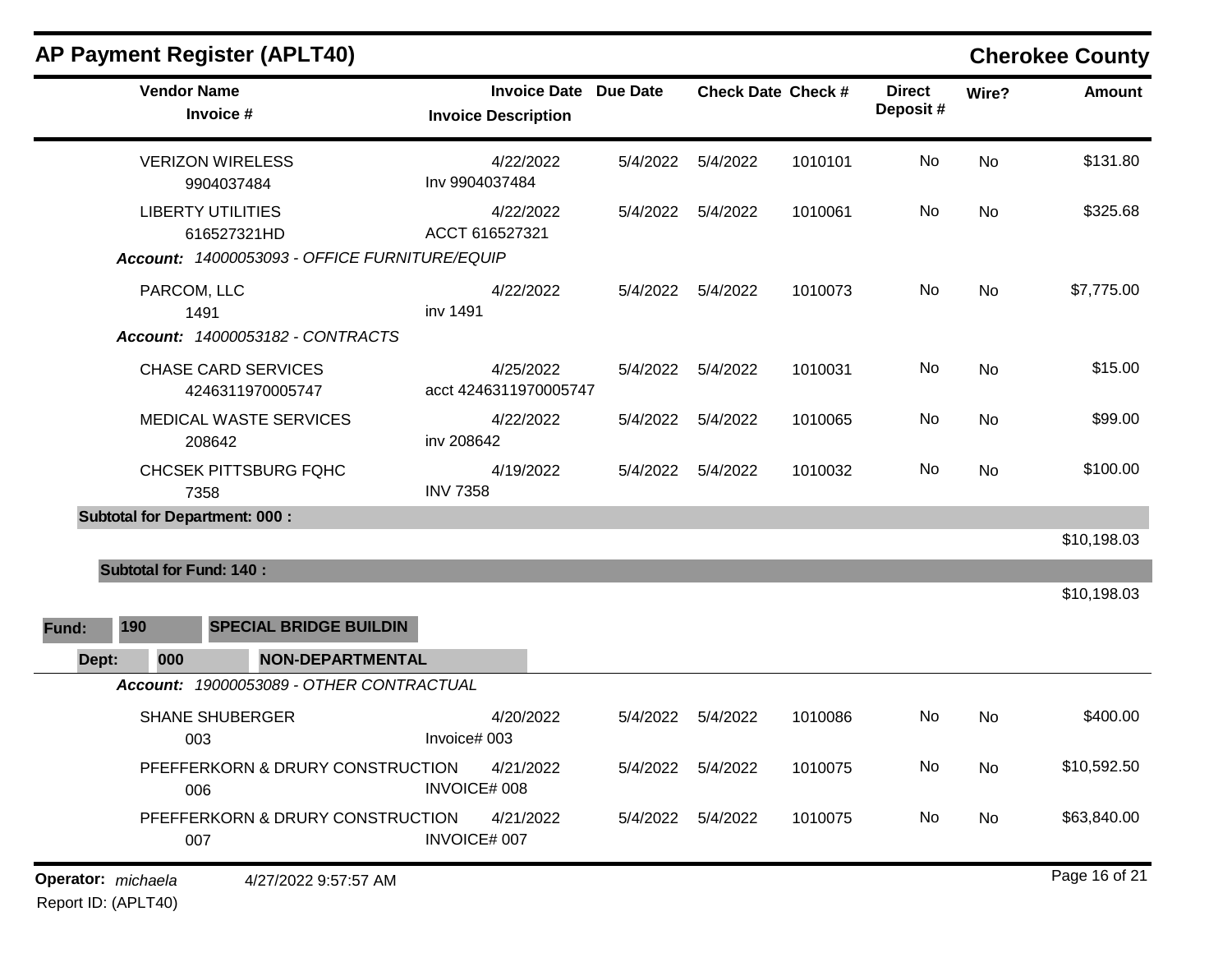|                |                    |                                      | <b>AP Payment Register (APLT40)</b>                   |                             |           |                              |                           |         |                            |       | <b>Cherokee County</b> |
|----------------|--------------------|--------------------------------------|-------------------------------------------------------|-----------------------------|-----------|------------------------------|---------------------------|---------|----------------------------|-------|------------------------|
|                |                    | <b>Vendor Name</b><br>Invoice #      |                                                       | <b>Invoice Description</b>  |           | <b>Invoice Date Due Date</b> | <b>Check Date Check #</b> |         | <b>Direct</b><br>Deposit # | Wire? | <b>Amount</b>          |
|                |                    | <b>Subtotal for Department: 000:</b> |                                                       |                             |           |                              |                           |         |                            |       | \$74,832.50            |
|                |                    | <b>Subtotal for Fund: 190:</b>       |                                                       |                             |           |                              |                           |         |                            |       |                        |
| Fund:          | 220                |                                      | <b>AMBULANCE</b>                                      |                             |           |                              |                           |         |                            |       | \$74,832.50            |
| Dept:          | 000                |                                      | <b>NON-DEPARTMENTAL</b>                               |                             |           |                              |                           |         |                            |       |                        |
|                |                    |                                      | Account: 22000053089 - OTHER CONTRACTUAL              |                             |           |                              |                           |         |                            |       |                        |
|                |                    | 050422                               | CHEROKEE COUNTY AMBULANCE-DIST #2                     | <b>Monthly Distribution</b> | 4/19/2022 | 5/4/2022                     | 5/4/2022                  | 1010033 | No                         | No    | \$50,632.00            |
|                |                    | <b>Subtotal for Department: 000:</b> |                                                       |                             |           |                              |                           |         |                            |       |                        |
| Fund:<br>Dept: | 224<br>000         |                                      | <b>CHEROKEE COUNTY 911</b><br><b>NON-DEPARTMENTAL</b> |                             |           |                              |                           |         |                            |       | \$50,632.00            |
|                |                    |                                      | Account: 22400053300 - MISC PAID OUT                  |                             |           |                              |                           |         |                            |       |                        |
|                |                    | <b>AT&amp;T MOBILITY</b><br>4192022  |                                                       | inv 4192022                 | 4/25/2022 | 5/4/2022                     | 5/4/2022                  | 1010023 | No                         | No    | \$182.18               |
|                | AT&T               |                                      | 31614001004978-224                                    | ACCT 31614001004978         | 4/19/2022 | 5/4/2022                     | 5/4/2022                  | 1010021 | No                         | No    | \$320.21               |
|                |                    | <b>EQUATURE</b><br>25971             |                                                       | Order # 25971               | 4/22/2022 | 5/4/2022                     | 5/4/2022                  | 1010042 | No                         | No    | \$8,634.40             |
|                |                    | <b>Subtotal for Department: 000:</b> |                                                       |                             |           |                              |                           |         |                            |       | \$9,136.79             |
|                |                    | <b>Subtotal for Fund: 224:</b>       |                                                       |                             |           |                              |                           |         |                            |       |                        |
|                |                    |                                      |                                                       |                             |           |                              |                           |         |                            |       | \$9,136.79             |
|                | Operator: michaela |                                      | 4/27/2022 9:57:57 AM                                  |                             |           |                              |                           |         |                            |       | Page 17 of 21          |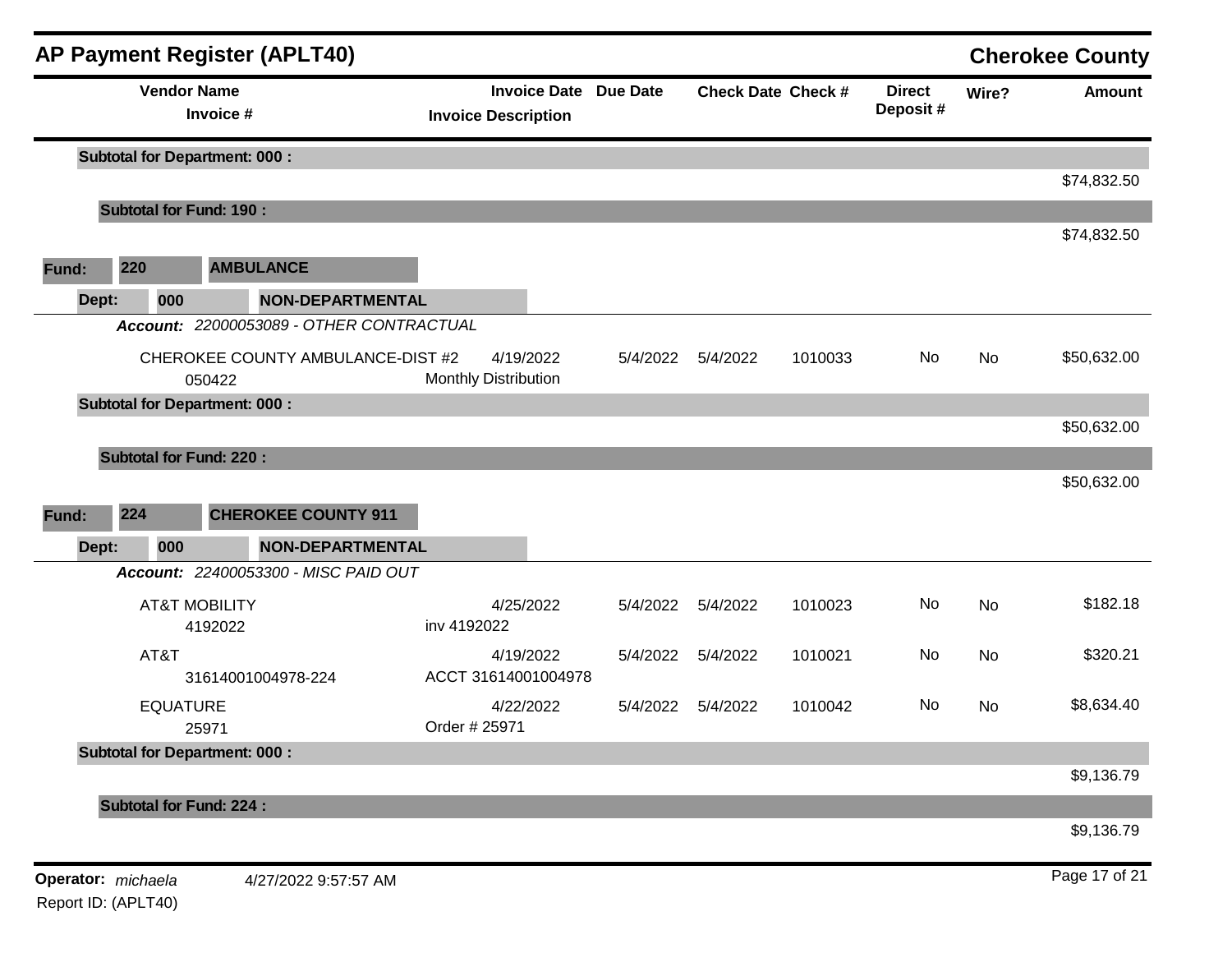|                                           |       |                    | <b>AP Payment Register (APLT40)</b>                  |                                                   |                 |          |                           |                           |       | <b>Cherokee County</b> |
|-------------------------------------------|-------|--------------------|------------------------------------------------------|---------------------------------------------------|-----------------|----------|---------------------------|---------------------------|-------|------------------------|
|                                           |       | <b>Vendor Name</b> | Invoice #                                            | <b>Invoice Date</b><br><b>Invoice Description</b> | <b>Due Date</b> |          | <b>Check Date Check #</b> | <b>Direct</b><br>Deposit# | Wire? | <b>Amount</b>          |
| Fund:                                     | 230   |                    | <b>APPRAISER COSTS</b>                               |                                                   |                 |          |                           |                           |       |                        |
|                                           | Dept: | 000                | NON-DEPARTMENTAL                                     |                                                   |                 |          |                           |                           |       |                        |
|                                           |       |                    | Account: 23000053073 - TRANSPORTATION                |                                                   |                 |          |                           |                           |       |                        |
|                                           |       | Reagan Wood        | 5422APP<br>Account: 23000053075 - DUES/SUBSCRIPTIONS | 4/25/2022<br><b>Rembursment Toll</b>              | 5/4/2022        | 5/4/2022 | 1010081                   | No                        | No    | \$4.00                 |
|                                           |       | <b>SUMNERONE</b>   | 3059834                                              | 4/25/2022<br>inv 3059834                          | 5/4/2022        | 5/4/2022 | 1010090                   | No                        | No    | \$117.77               |
|                                           |       |                    | Account: 23000053088 - PROFESSIONAL DEVELOPMENT      |                                                   |                 |          |                           |                           |       |                        |
|                                           |       |                    | KANSAS COUNTY APPRAISERS ASSOC<br>10011              | 4/25/2022<br>Classes                              | 5/4/2022        | 5/4/2022 | 1010054                   | No                        | No    | \$450.00               |
|                                           |       |                    | <b>Subtotal for Department: 000:</b>                 |                                                   |                 |          |                           |                           |       |                        |
|                                           |       |                    |                                                      |                                                   |                 |          |                           |                           |       | \$571.77               |
|                                           |       |                    | <b>Subtotal for Fund: 230:</b>                       |                                                   |                 |          |                           |                           |       |                        |
|                                           |       |                    |                                                      |                                                   |                 |          |                           |                           |       | \$571.77               |
| Fund:                                     | 260   |                    | <b>EMPLOYEE BENEFITS</b>                             |                                                   |                 |          |                           |                           |       |                        |
|                                           | Dept: | 000                | <b>NON-DEPARTMENTAL</b>                              |                                                   |                 |          |                           |                           |       |                        |
|                                           |       |                    | Account: 26000053005 - EMPLOYEE BENEFITS             |                                                   |                 |          |                           |                           |       |                        |
|                                           |       |                    | MARQUEE HEALTH LLC<br>10392                          | 4/19/2022<br><b>INV 10392</b>                     | 5/4/2022        | 5/4/2022 | 1010063                   | No                        | No    | \$118.00               |
|                                           |       |                    | <b>Subtotal for Department: 000:</b>                 |                                                   |                 |          |                           |                           |       |                        |
|                                           |       |                    |                                                      |                                                   |                 |          |                           |                           |       | \$118.00               |
|                                           |       |                    | <b>Subtotal for Fund: 260:</b>                       |                                                   |                 |          |                           |                           |       |                        |
| Fund:                                     | 300   |                    | <b>SERVICE FOR ELDERLY</b>                           |                                                   |                 |          |                           |                           |       | \$118.00               |
|                                           |       | 000                | <b>NON-DEPARTMENTAL</b>                              |                                                   |                 |          |                           |                           |       |                        |
|                                           | Dept: |                    |                                                      |                                                   |                 |          |                           |                           |       |                        |
| Operator: michaela<br>Report ID: (APLT40) |       |                    | 4/27/2022 9:57:57 AM                                 |                                                   |                 |          |                           |                           |       | Page 18 of 21          |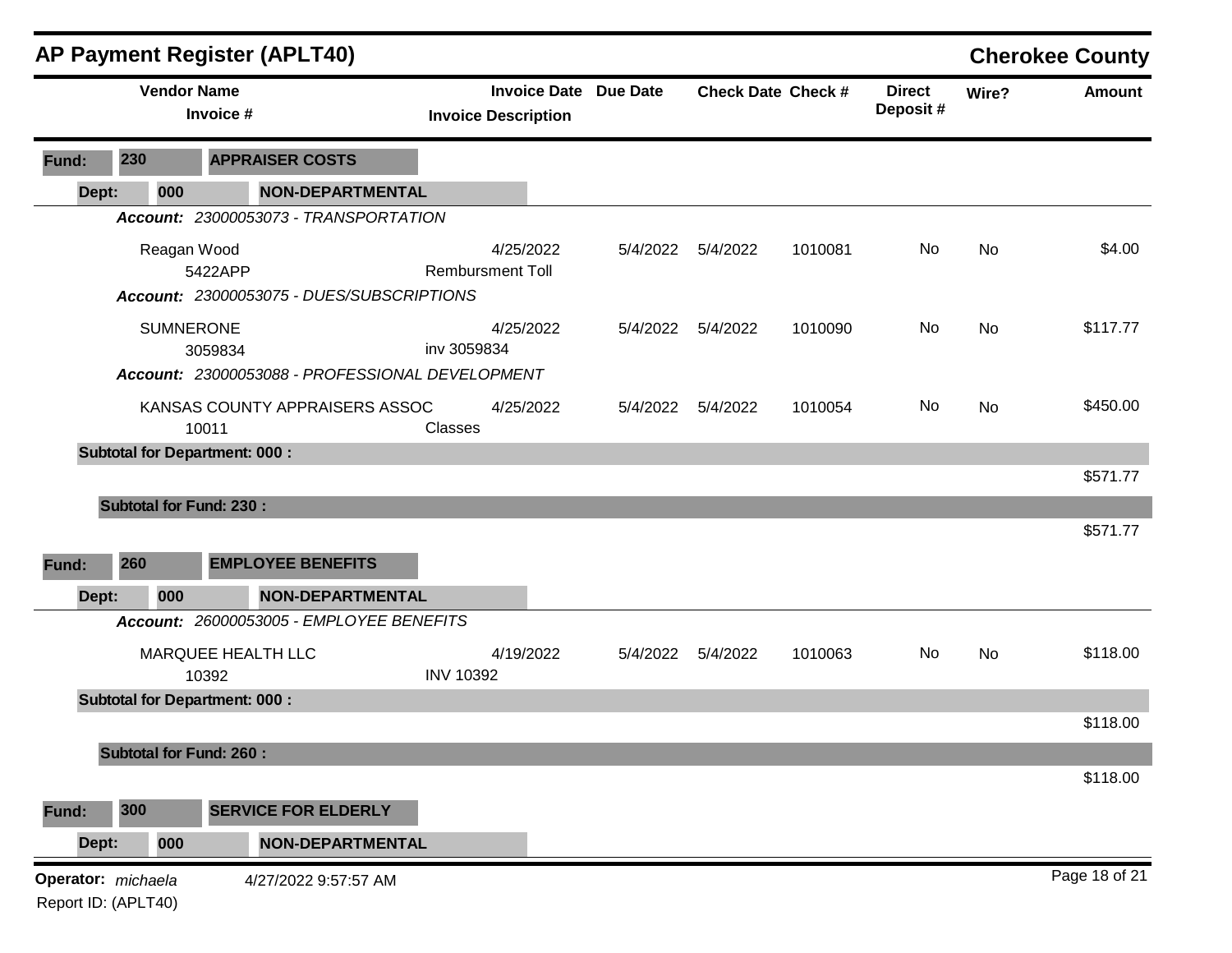|       |     |                    | <b>AP Payment Register (APLT40)</b>         |                                                            |          |                           |         |                           |           | <b>Cherokee County</b> |
|-------|-----|--------------------|---------------------------------------------|------------------------------------------------------------|----------|---------------------------|---------|---------------------------|-----------|------------------------|
|       |     | <b>Vendor Name</b> | Invoice #                                   | <b>Invoice Date Due Date</b><br><b>Invoice Description</b> |          | <b>Check Date Check #</b> |         | <b>Direct</b><br>Deposit# | Wire?     | <b>Amount</b>          |
|       |     |                    | Account: 30000053072 - GAS, ELECTRIC, WATER |                                                            |          |                           |         |                           |           |                        |
|       |     |                    | <b>LIBERTY UTILITIES</b><br>82826731        | 4/25/2022<br>acct 82826731                                 |          | 5/4/2022  5/4/2022        | 1010061 | No                        | No        | \$89.98                |
|       |     |                    | <b>Subtotal for Department: 000:</b>        |                                                            |          |                           |         |                           |           |                        |
|       |     |                    |                                             |                                                            |          |                           |         |                           |           | \$89.98                |
|       |     |                    | <b>Subtotal for Fund: 300:</b>              |                                                            |          |                           |         |                           |           | \$89.98                |
|       |     |                    |                                             |                                                            |          |                           |         |                           |           |                        |
| Fund: | 330 |                    | <b>SEWER DISTRICT#1 OPER</b>                |                                                            |          |                           |         |                           |           |                        |
| Dept: |     | 000                | NON-DEPARTMENTAL                            |                                                            |          |                           |         |                           |           |                        |
|       |     |                    | Account: 33000053089 - OTHER CONTRACTUAL    |                                                            |          |                           |         |                           |           |                        |
|       |     |                    | PACE ANALYTICAL<br>2260156156               | 4/18/2022<br>Invoice# 2260156156                           |          | 5/4/2022  5/4/2022        | 1010072 | No.                       | No        | \$347.00               |
|       |     |                    | <b>Subtotal for Department: 000:</b>        |                                                            |          |                           |         |                           |           |                        |
|       |     |                    |                                             |                                                            |          |                           |         |                           |           | \$347.00               |
|       |     |                    | <b>Subtotal for Fund: 330:</b>              |                                                            |          |                           |         |                           |           |                        |
| Fund: | 460 |                    | <b>VIN</b>                                  |                                                            |          |                           |         |                           |           | \$347.00               |
| Dept: |     | 000                | <b>NON-DEPARTMENTAL</b>                     |                                                            |          |                           |         |                           |           |                        |
|       |     |                    | Account: 46000053300 - MISC PAID OUT        |                                                            |          |                           |         |                           |           |                        |
|       |     |                    | BROOKS-JEFFREY MARKETING, INC<br>31002      | 4/19/2022<br><b>INV 31002</b>                              | 5/4/2022 | 5/4/2022                  | 1010027 | No.                       | <b>No</b> | \$2,094.00             |
|       |     |                    | BROOKS-JEFFREY MARKETING, INC<br>30909      | 4/19/2022<br><b>INV 30909</b>                              | 5/4/2022 | 5/4/2022                  | 1010027 | No                        | No        | \$765.00               |
|       |     |                    | BROOKS-JEFFREY MARKETING, INC<br>30902      | 4/19/2022<br><b>INV 30902</b>                              |          | 5/4/2022 5/4/2022         | 1010027 | No                        | No.       | \$62.50                |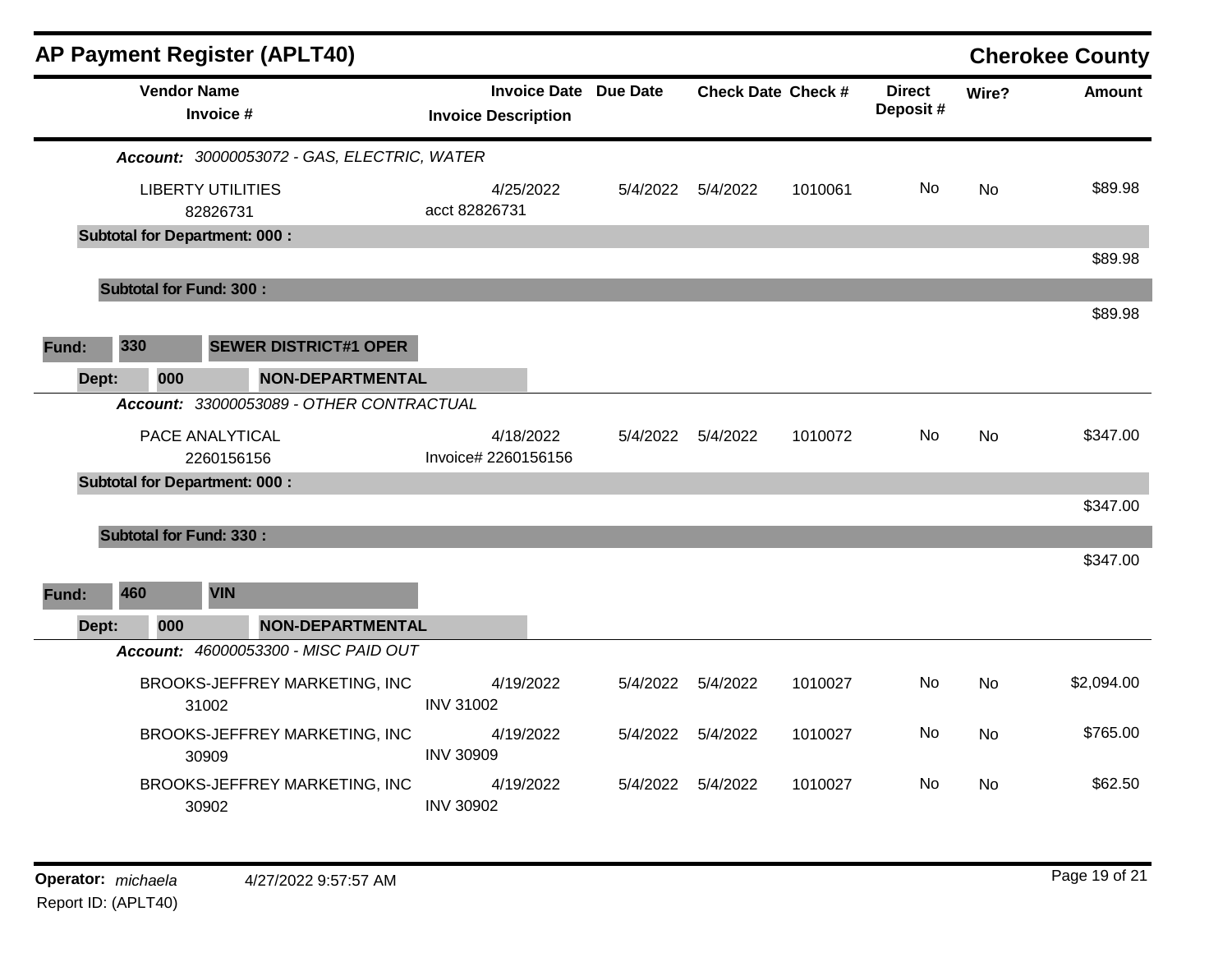|       |       |          | <b>AP Payment Register (APLT40)</b>  |                                       |                                        |                     |          |                           |         |                                   |           | <b>Cherokee County</b> |
|-------|-------|----------|--------------------------------------|---------------------------------------|----------------------------------------|---------------------|----------|---------------------------|---------|-----------------------------------|-----------|------------------------|
|       |       |          | <b>Vendor Name</b><br>Invoice #      |                                       | <b>Invoice Description</b>             | <b>Invoice Date</b> | Due Date | <b>Check Date Check #</b> |         | <b>Direct</b><br>Deposit#         | Wire?     | <b>Amount</b>          |
|       |       |          | <b>Subtotal for Department: 000:</b> |                                       |                                        |                     |          |                           |         |                                   |           |                        |
|       |       |          |                                      |                                       |                                        |                     |          |                           |         |                                   |           | \$2,921.50             |
|       |       |          | <b>Subtotal for Fund: 460:</b>       |                                       |                                        |                     |          |                           |         |                                   |           |                        |
|       |       |          |                                      |                                       |                                        |                     |          |                           |         |                                   |           | \$2,921.50             |
| Fund: | 490   |          |                                      | <b>SPECIAL LAW ENFORCEM</b>           |                                        |                     |          |                           |         |                                   |           |                        |
|       | Dept: | 000      |                                      | <b>NON-DEPARTMENTAL</b>               |                                        |                     |          |                           |         |                                   |           |                        |
|       |       | Account: |                                      | 49000053022 - CLOTHING/PERSONAL ITEMS |                                        |                     |          |                           |         |                                   |           |                        |
|       |       |          | <b>TEAM THREADS</b>                  |                                       |                                        | 4/19/2022           | 5/4/2022 | 5/4/2022                  | 1010092 | No                                | <b>No</b> | \$138.00               |
|       |       |          | 05422                                |                                       | SCREEN PRINT RED WEAR SEATBELTS SHIRTS |                     |          |                           |         |                                   |           |                        |
|       |       |          | <b>Subtotal for Department: 000:</b> |                                       |                                        |                     |          |                           |         |                                   |           |                        |
|       |       |          |                                      |                                       |                                        |                     |          |                           |         |                                   |           | \$138.00               |
|       |       |          | <b>Subtotal for Fund: 490:</b>       |                                       |                                        |                     |          |                           |         |                                   |           |                        |
|       |       |          |                                      |                                       |                                        |                     |          |                           |         |                                   |           | \$138.00               |
|       |       |          |                                      |                                       |                                        |                     |          |                           |         | Total for Bank 1 Account 1120298: |           | \$231,821.88           |
|       |       |          |                                      |                                       |                                        |                     |          |                           |         | ***** Total Invoices Paid:        |           | \$231,821.88           |